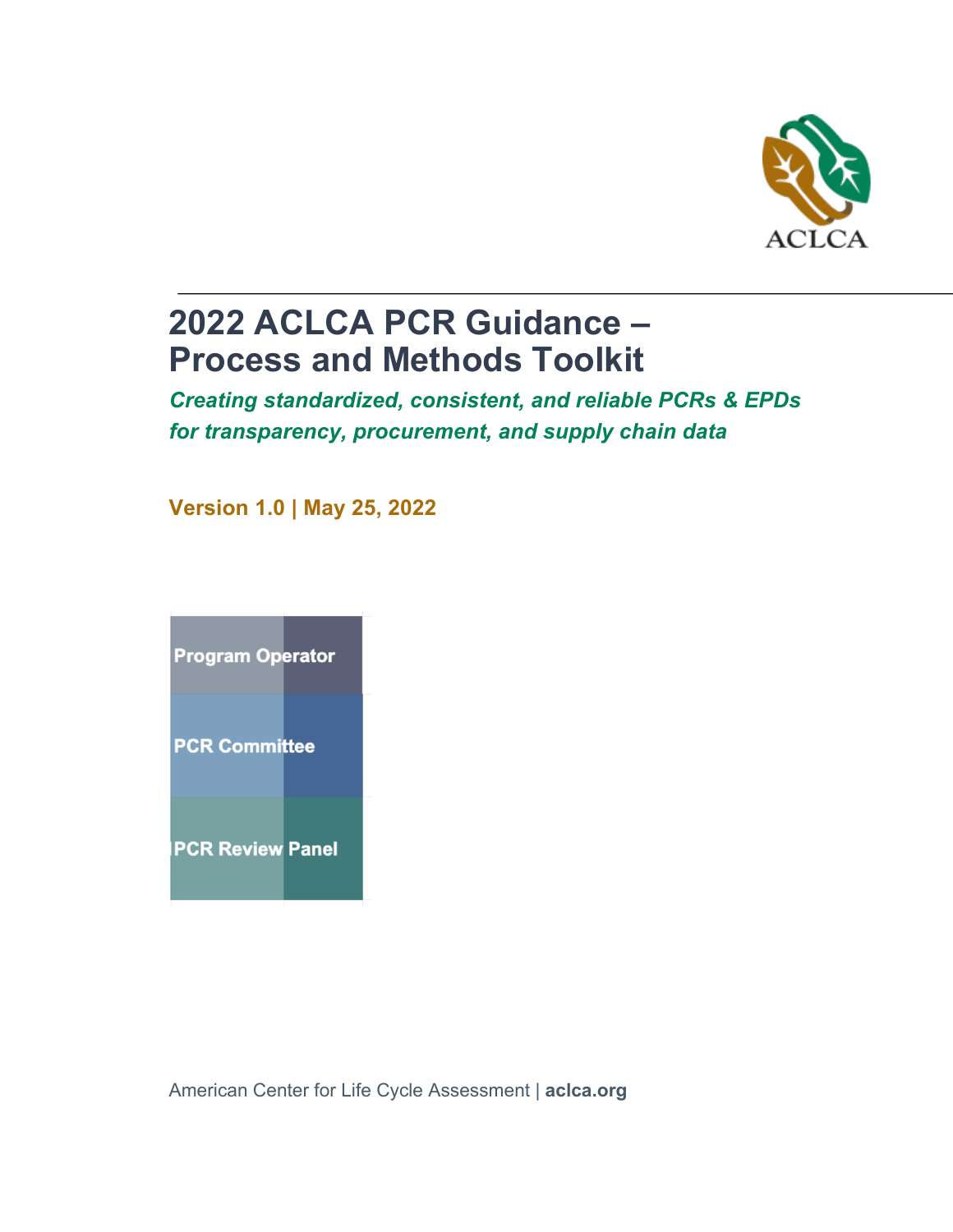

**2022 ACLCA PCR Guidance – Process and Methods Toolkit** *Creating standardized, consistent, and reliable PCRs & EPDs for transparency, procurement, and supply chain data*

#### **Foreward**

**With the increasing demand for using ISO Type III environmental declarations (EPDs) to communicate the potential environmental impacts of products and processes, EPDs are also being used to inform design and procurement decisions (The White House 2021, Buy Clean California 2021, Buy Clean Colorado 2021). This presents the critical need to create EPDs that are ISO** *standards***-conformant,** *consistent* **with life cycle assessment (LCA) best practices and that enable digital communication with construction, accounting, and other reporting tools.**

**To that end, there is an urgency to create technical frameworks that support industry wide protocols for developing high quality product category rules (PCRs). Assuring the quality of PCRs will ensure that EPD results can** *reliably* **inform decision-making.**

Published in 2013, the American Center for Life Cycle Assessment (ACLCA) PCR Guidance Development document (Ingwersen and Subramanian, 2013) has been the leading reference for program operators' PCR development process in North America. This 2022 version reflects the progress in the use of EPDs and program operators' experience over the past 9 years. The work to develop this update has been in process since 2018 including outcome of many stakeholder workshops and formal reviews including the ACLCA PCR committee reviews in 2020-21, and a formal public review in 2022.

#### **2-part tool: Process** (checklists) **+ methods & methodologies** (addenda)

The result has been to turn knowledge and experience into a living toolkit that provides both process and methodological guidance that will be updated regularly as knowledge and best practices continue taking shape.

The objective is for the toolkit is not only be used for the creation of new PCRs but also to determine if updates are needed for the existing PCRs for materials impacted by state and federal procurement legislations.

The ACLCA's goal for all North American program operators is to update their programs by adopting this toolkit for the delivery of standardized, consistent, and reliable PCRs and EPDs. To that end, the Program Operators' User Group has been created to participate in the evolution of this work.

**We are honored to have the industry engage through feedback, use and ongoing technical development.**

**The checklists and addenda are available to download from the ACLCA website Go there to sign up for updates, news and events.** https://aclca.org/pcr/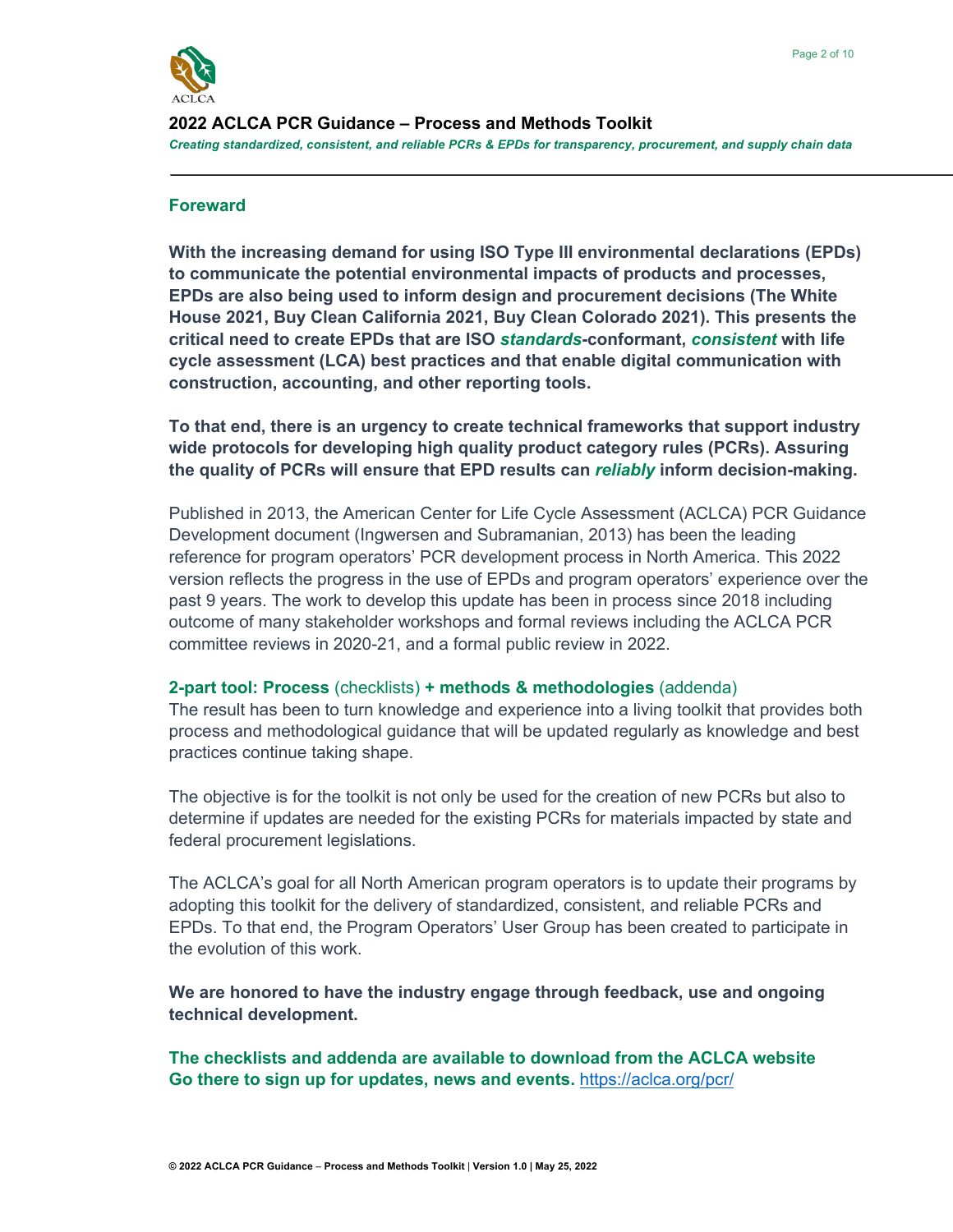

# **Created by**

# **ACLCA PCR Committee – PCR Guidance & EPD Comparability working group**

## **Managing editors**

- **Terry Swack |** Founder & CEO, Sustainable Minds
- **Chaitanya Ganesh Bhat**, Ph.D., LCACP | Sustainability Engineer, Asphalt Institute *(previously Research Civil Engineer, Engineering & Software Consultants, Turner Fairbanks Highway Research Center)*
- **Amlan Mukherjee**, Ph.D., P.E. | Professor, Michigan Tech Civil, Environmental, and Geospatial Engineering

#### **Authors**

- **Chaitanya Ganesh Bhat**, Ph.D., LCACP | Sustainability Engineer, Asphalt Institute
- **Tejan Adhikari** | LCA Analyst, Sustainable Minds
- **Jim Mellentine**, LCACP | Principal, Thrive ESG
- **Rebe Feraldi**, LCACP, CLAR **|** USLCI Data Curator, LAC Group in collaboration w/ NREL
- **Anna Lasso**, LCACP | Digital Program Manager, Building Transparency *(previously Senior Product Manager, UL)*
- **Terry Swack |** Founder & CEO, Sustainable Minds
- **Amlan Mukherjee**, Ph.D., P.E. | Professor, Michigan Tech Civil, Environmental, and Geospatial **Engineering**
- **Heather Dylla,** Ph.D. | VP of Sustainability and Innovation, Construction Partners, Inc. *(previously Sustainable Pavement Program Manager, Federal Highway Administration)*
- **Milena Rangelov,** Ph.D. **|** Research Civil Engineer, Engineering & Software Consultants, Contractor with Federal Highway Administration

#### **Steering committee**

- **Terrie Boguski** | President, Harmony Environmental
- **Hao Cai** | Principal Environmental Analyst, Argonne National Laboratory
- **Beth Ann Cassese,** LCACP | Practitioner, LCA, SCS Global *(previously LCA Programs Manager, Saint-Gobain NA EHS&S)*
- **Suzana Gueiros** | Associate Professor, Escola Politécnica, Universidade Federal do Rio de Janeiro
- **Kim Lewis** | Director, Technical Services & Senior LCA Analyst, Sustainable Minds
- **Mandy Montazeri** | Program Manager LCA Practices, True North Collective**Carrie Pearson** | Senior Sustainability Manager – Product Sustainability, 3M
- **Cheryl Smith** | Product Sustainability Strategy Leader, Owens Corning

#### **Reviewers/commenters**

- **Terrie Boguski** | President, Harmony Environmental
- **Trisha Montalbo** | Sustainability Lead, MassMutual *(previously Senior Sustainability Consultant, John Beath Environmental)*
- **Vicki Ryb**l | Senior Sustainability Consultant, John Beath Environmental

#### **To cite this work:**

• **In-text**: Bhat et al., (2022).

\_\_\_\_\_\_\_\_\_\_\_\_\_\_\_\_\_\_\_\_\_\_\_\_\_\_\_\_\_\_\_

• **Bibliography**: Bhat, C.G., Adhikari T, Mellentine J, Feraldi R, Lasso A, Swack T, Mukherjee A, Dylla H, Rangelov M. 2022 ACLCA PCR Guidance – Process and Methods Toolkit. Version May 2022. American Centre for Life Cycle Assessment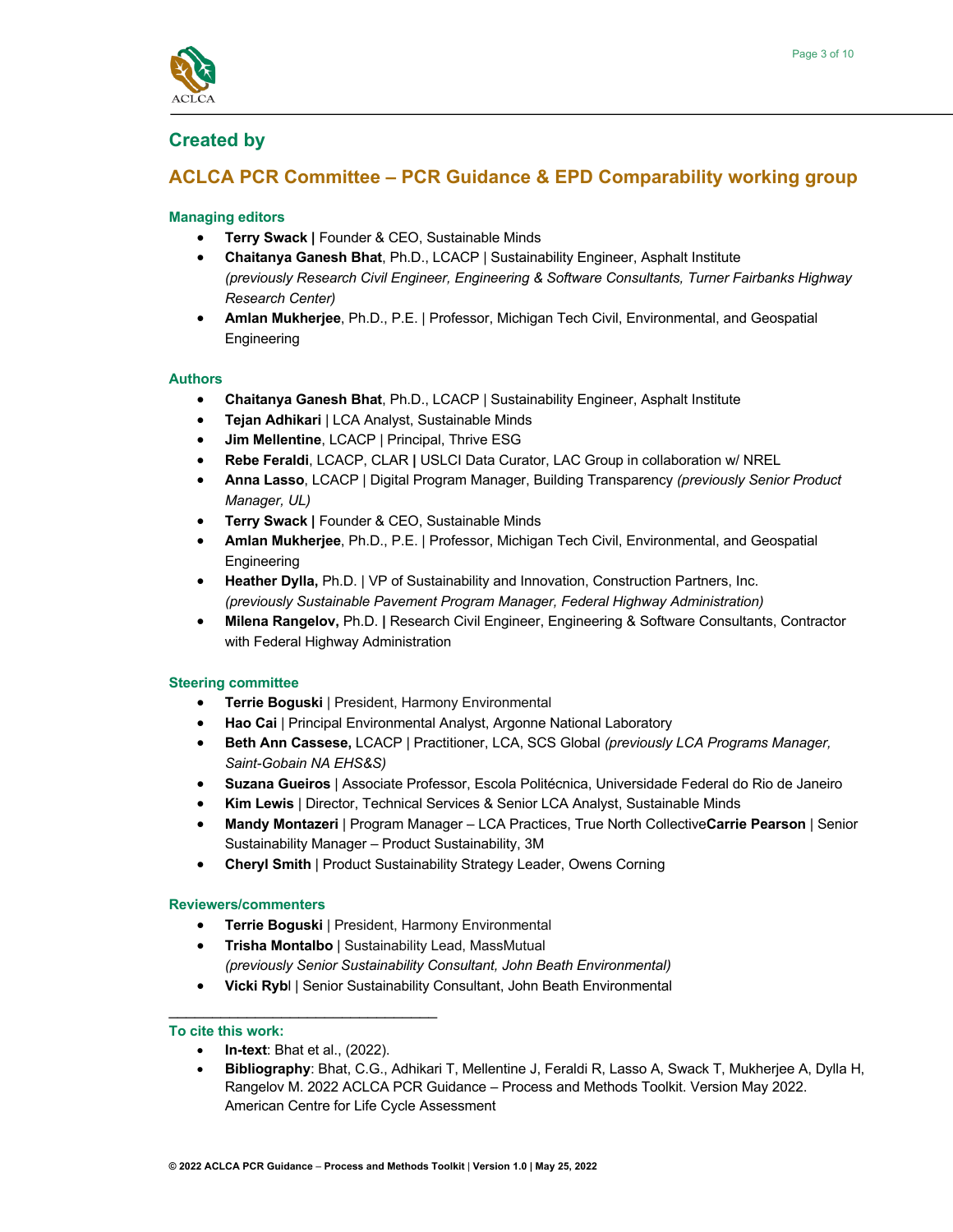

# **2022 ACLCA PCR Guidance – Process and Methods Toolkit**

*Creating standardized, consistent, and reliable PCRs & EPDs for transparency, procurement, and supply chain data*

# **Contents**

## **Page 5 – 8 | Introduction**

- a. Background
- b. Current state of PCRs and EPDs
- c. EPD use cases
- d. Who this guidance is for
- e. How to use the checklists

### **Page 9 | Methods / methodologies addenda**

### *Published*

- **1. Allocating Burdens and Benefits of Materials Shared Across Product Systems**
- **2. Assessing Data Quality of Background Life Cycle Inventory Datasets**

#### *In development*

- 3. EPD Comparability and Digital EPDs / Open EPD
- 4. Types of EPDs
- 5. EPD Comparability Disclaimer Text
- 6. Biogenic Carbon Accounting
- 7. Renewable Energy Accounting
- 8. Buy Clean Legislation
- 9. Industry-wide EPD Benchmarking
- 10. Circular Scenarios (Module D)

# **Page 10 | References**

#### **Checklists**

| 1. Program Operator                                                                                                                                                                                         | 2. PCR Committee                                                                                                                                                                                                                                                                                                                                                            | 3. PCR Review Panel                        |  |
|-------------------------------------------------------------------------------------------------------------------------------------------------------------------------------------------------------------|-----------------------------------------------------------------------------------------------------------------------------------------------------------------------------------------------------------------------------------------------------------------------------------------------------------------------------------------------------------------------------|--------------------------------------------|--|
| <b>Organizational</b><br>Ground rules<br>PCR committee formation<br>Content of PCR<br>PCR review panel formation<br>٠<br>Publication, new & updated PCRs<br>٠<br>EPD template<br>٠<br><b>Goal and scope</b> | <b>Documentation</b><br><b>Compliance</b><br>Goal and scope<br>Ground rules<br>System boundary<br>Life cycle inventory<br>Data collection<br>Data quality<br>Background/secondary data<br>٠<br>Foreground/primary data<br>٠<br>Data assumptions<br>٠<br>Data compliance<br>Allocation<br>٠<br>End of life scenario<br>Life cycle impact assessment<br><b>Interpretation</b> | <b>Organizational</b><br><b>Compliance</b> |  |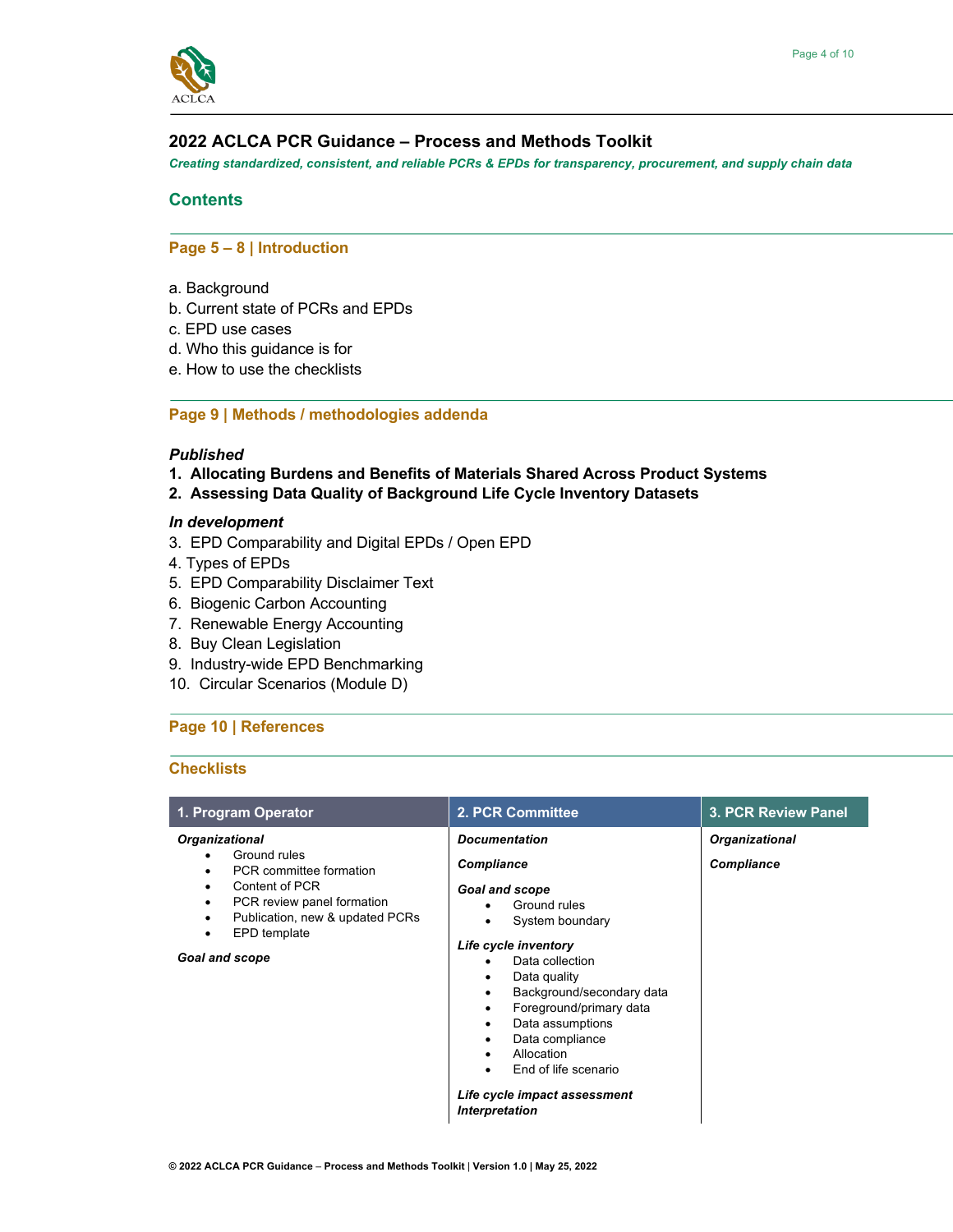

# **Introduction**

### **Background**

**This guidance builds on the** *Guidance for Product Category Rule Development* **document developed by the Product Category Rule Guidance Development Initiative in 2013** (Ingwersen and Subramanian 2013), previous research that worked towards the harmonization of PCRs (Minkov et al. 2015), recent work funded by the Federal Highway Administration to support consistency in PCRs for pavement construction and procurement (Bhat et al. 2021), and best practices in programs around the world to develop internationally relevant guidance.

With the evolution of the industry and increasing demand for EPDs to inform selection and procurement decisions, the need to create EPDs that are ISO standard-conformant, consistent, and reliable is critical. There is an urgency to create technical frameworks that support industry wide protocols for developing high quality PCRs. *Assuring the quality of PCRs will ensure that EPD results can reliably inform decision-making.*

In response, the American Center for Life Cycle Assessment (ACLCA) set out to develop the next version.

**Rather than publishing a document, this version has been conceived as a toolkit** that will provide both process and methodological guidance with ongoing maintenance and development to respond to industry requirements.

# **Current state of PCRs & EPDs**

**An assessment of current PCRs demonstrates that significant differences in the level of conformance with ISO standards can be easily identified** (Bhat 2020). While standards such as ISO 21930 (core PCR), ISO 14025, ISO 14027, and EN 15804 provide requirements for developing PCRs, further guidance is necessary for stipulating consistency across related supply chains. Deeper assessments of PCRs can often reveal opportunities for improvement by identifying the *gaps that make EPDs not comparable, and results less useful as data sources.* For example, some PCRs do not have supporting ISO conformant, critically reviewed LCAs as required by ISO 14025. Few identify preferred background datasets and foreground data collection protocols.

Because of the differences in current PCRs, LCA practitioners often have limited guidance when developing EPDs, resulting in inconsistencies between EPDs even from the same program. In addition, there is limited consensus-based guidance for harmonizing PCRs.

**Consistency in PCR development practice lies at the heart of ensuring the reliable use of EPDs.** When used in the context of public procurement, the transparency of process and uniformity of practice is crucial for building trust and getting buy-in from stakeholders (Rangelov et al. 2021).

#### **EPD use cases**

As the Buy Clean family of legislation is taking shape, a range of practical use cases is emerging *based on accountability expectations (Carbon Leadership Forum 2020).* EPDs are being used for:

- 1. **Transparency** The baseline use case, EPDs provide transparency to the underlying processes by specifying detailed system boundaries, listing unit processes and impact assessment methods used to quantify the potential environmental impacts of products and processes.
- 2. **Procurement** EPDs used to support procurement decisions require a higher level of prescriptiveness. For example, prescribing common public background databases with data quality assessment
- 3. **Data source** EPDs as data sources, a.k.a. building blocks, are used in complete life cycle assessment to support engineering and design. This requires harmonization with products and co-products up and down the supply chain, prescribing common public background datasets, and a rigorous assurance of data quality and completeness.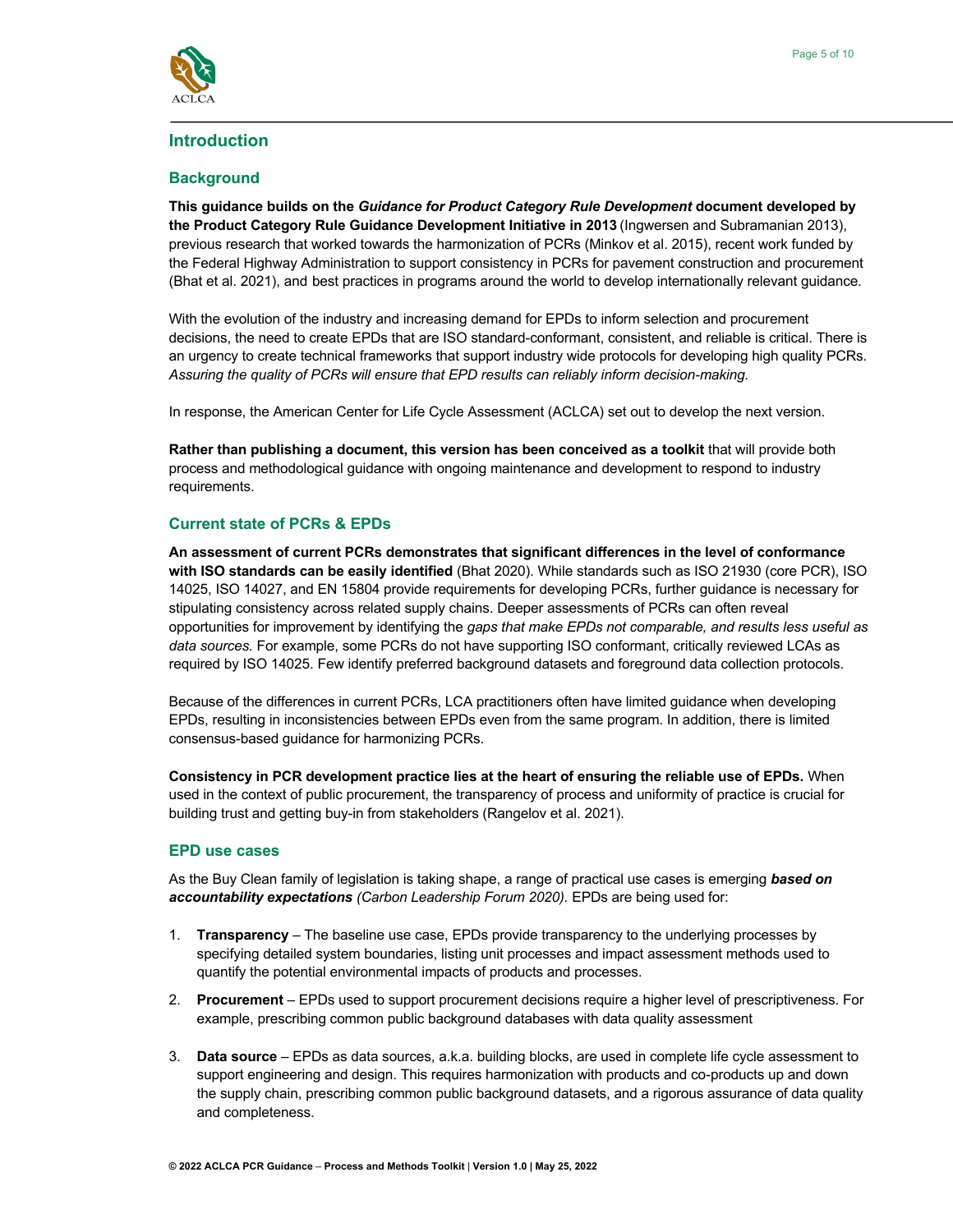

In this context, there is an additional need to allow for flexibility amongst the various EPD programs while communicating the differences between PCRs specifically and identifying criteria most critical to supporting each use case. This framework:

- Enables **customers** to easily identify EPDs aligned with their specific use case
- Provides guidance to **program operators** and **PCR committees** with the criteria to meet such goals
- Provides **PCR review panels** a detailed rubric to evaluate the PCR.

#### **Who this guidance is for**

**This guidance is for program operators and entities intending to develop PCRs for the North American market.** It provides a common framework for program operators with shared supply chains to work towards harmonizing their PCRs. The 2013 ACLCA PCR Guidance focused on global harmonization. This version focuses on providing more specificity and technical guidance for North America EPD Programs in response to recent legislative efforts.

**The ISO standards governing EPD programs identify three entities: Program Operator (PO), PCR Committee, PCR Reviewer Panel, that shall be involved in the process of developing PCRs.** The criteria in this guidance are organized into checklists for each entity's process and responsibilities.

| 1. Program Operator                                                                                                                                                                                                                                                                                                                                                                                                                              | 2. PCR Committee                                                                                                                                                                                                                                                                                                                                                                      | <b>3. PCR Review Panel</b>                                                                                                                                                                                                                                                                                                                                                                                                  |
|--------------------------------------------------------------------------------------------------------------------------------------------------------------------------------------------------------------------------------------------------------------------------------------------------------------------------------------------------------------------------------------------------------------------------------------------------|---------------------------------------------------------------------------------------------------------------------------------------------------------------------------------------------------------------------------------------------------------------------------------------------------------------------------------------------------------------------------------------|-----------------------------------------------------------------------------------------------------------------------------------------------------------------------------------------------------------------------------------------------------------------------------------------------------------------------------------------------------------------------------------------------------------------------------|
| ISO 14025:2006 defines the Program<br>Operator as a body or bodies that<br>conduct a Type III environmental<br>product declaration program. The PO<br>is responsible for:<br>Facilitating the creation,<br>verification, and maintenance of<br>the PCRs and ensures EPDs are<br>verified and published<br>Convening the PCR Committee<br>and ensuring it is a balanced and<br>representative stakeholder group<br>Convening the PCR Review Panel | The PCR Committee is<br>comprised of many stakeholders<br>who either manufacture the<br>product, use the product, or are<br>subject matter experts, life cycle<br>assessment experts, or an<br>interested party (government or<br>non-governmental<br>organizations). The committee is<br>responsible for making the<br>domain specific decisions and<br>ultimately drafting the PCR. | The PCR Review Panel is a<br>third-party panel composed of a<br>minimum of three members<br>(chair and two members)<br>convened by the PO. The panel<br>should be comprised of at least<br>one LCA expert (preferably with<br>a background in the product<br>category under consideration<br>and in product-related<br>environmental aspects) and one<br>expert for the specific product<br>category identified in the PCR. |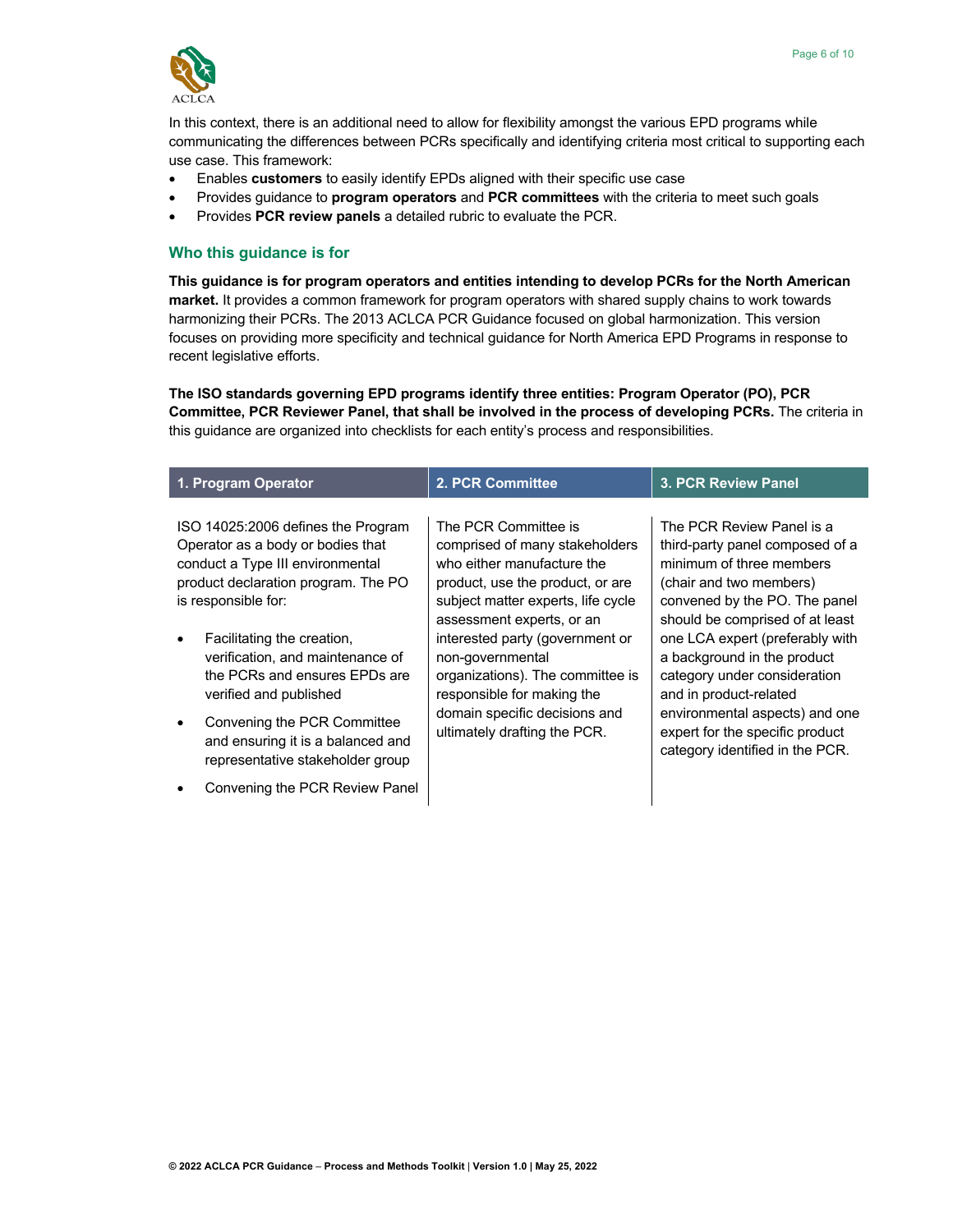

#### **How to use the checklists**

**The checklists are designed for program operators to improve the rigor of the EPDs required for an identified use case and for material specifiers to understand the rigor to be able to identify EPDs that meet the requirements. Designed for the creation of new PCRs, they can also be used to review existing PCRs for materials identified in state and federal legislation relating to procurement to determine if updates might be needed.**

Comprised of **68 total criteria**, there is a checklist for each entity (Program Operator, PCR Committee, PCR Reviewer Panel). Each criterion is identified as required for one of the EPD use case levels. *'Shall'* indicates it is required to meet the identified use case level; *'should'* is a strong recommendation.

| 3 Data source (4)   | <b>All Transparency, Procurement AND Data Source criteria</b> | must be                                      |
|---------------------|---------------------------------------------------------------|----------------------------------------------|
| 2 Procurement (22)  | <b>All Transparency AND Procurement criteria</b>              | documented to create<br>a conformant PCR for |
| 1 Transparency (42) | <b>All Transparency criteria</b>                              | that level.                                  |

Documentation is required to meet each criterion. It may be included in the PO's General Program Instructions (governance document), PCR supporting documentation, or the PCR itself.

#### *Criteria for the process of implementing the guidance*

**Identified in red text in each entity's checklist are tasks regarding how to use the guidance and checklists.** The PCR Review Panel will be adding more quality assurance to its role by ensuring the other entities' checklists are completed and the prescribed supporting documentation has been provided.

| #              | <b>Criteria</b>                                                                                                                                                                                                                                                                                                                                                                                                                      | <b>Documentation</b>                                                                                                                 |  |  |  |  |  |
|----------------|--------------------------------------------------------------------------------------------------------------------------------------------------------------------------------------------------------------------------------------------------------------------------------------------------------------------------------------------------------------------------------------------------------------------------------------|--------------------------------------------------------------------------------------------------------------------------------------|--|--|--|--|--|
|                | 1. Program Operator (PO)                                                                                                                                                                                                                                                                                                                                                                                                             |                                                                                                                                      |  |  |  |  |  |
| $\overline{1}$ | Prior to using the ACLCA PCR Guidance 2022 to develop PCRs, the PO<br>shall use this quidance to develop and publish conformant program<br>instructions that describe the process of PCR development aligned with<br><b>ISO/TS 14027.</b>                                                                                                                                                                                            | <b>General program instructions</b><br>(governance document): ACLCA PCR<br>Guidance 2022 conformant statement<br>with version number |  |  |  |  |  |
| $\overline{2}$ | PO shall use this checklist to guide the creation of a PCR, identify how<br>criteria were met, and provide the completed Program Operator Checklist<br>and PCR Review Panel Checklist to the PCR Review Panel.                                                                                                                                                                                                                       | <b>PCR</b> supporting documentation:<br><b>Completed checklist</b>                                                                   |  |  |  |  |  |
| 15             | PO shall ensure the PCR Review Panel provides comments within a 90-<br>day period.                                                                                                                                                                                                                                                                                                                                                   | <b>PCR</b> supporting documentation:<br>Date(s) PCR review period                                                                    |  |  |  |  |  |
| 16             | PO should include a statement adjacent to the PCR Review Panel<br>attribution to indicate conformance with this guidance (including version<br>number) and the EPD use case level.                                                                                                                                                                                                                                                   | <b>PCR:</b> Conformance statement and EPD<br>use case level                                                                          |  |  |  |  |  |
| 17             | To manage the expectations of PCR users, the PO shall post update<br>information on its website at least four months in advance of the<br>expiration date. The update options include: extending the current PCR,<br>updating the PCR, or letting the PCR expire with no update. If information<br>is not provided within this timeframe, other POs may proceed with the<br>update and post PCR update information on their website. | URL of PO's PCRs undergoing updates                                                                                                  |  |  |  |  |  |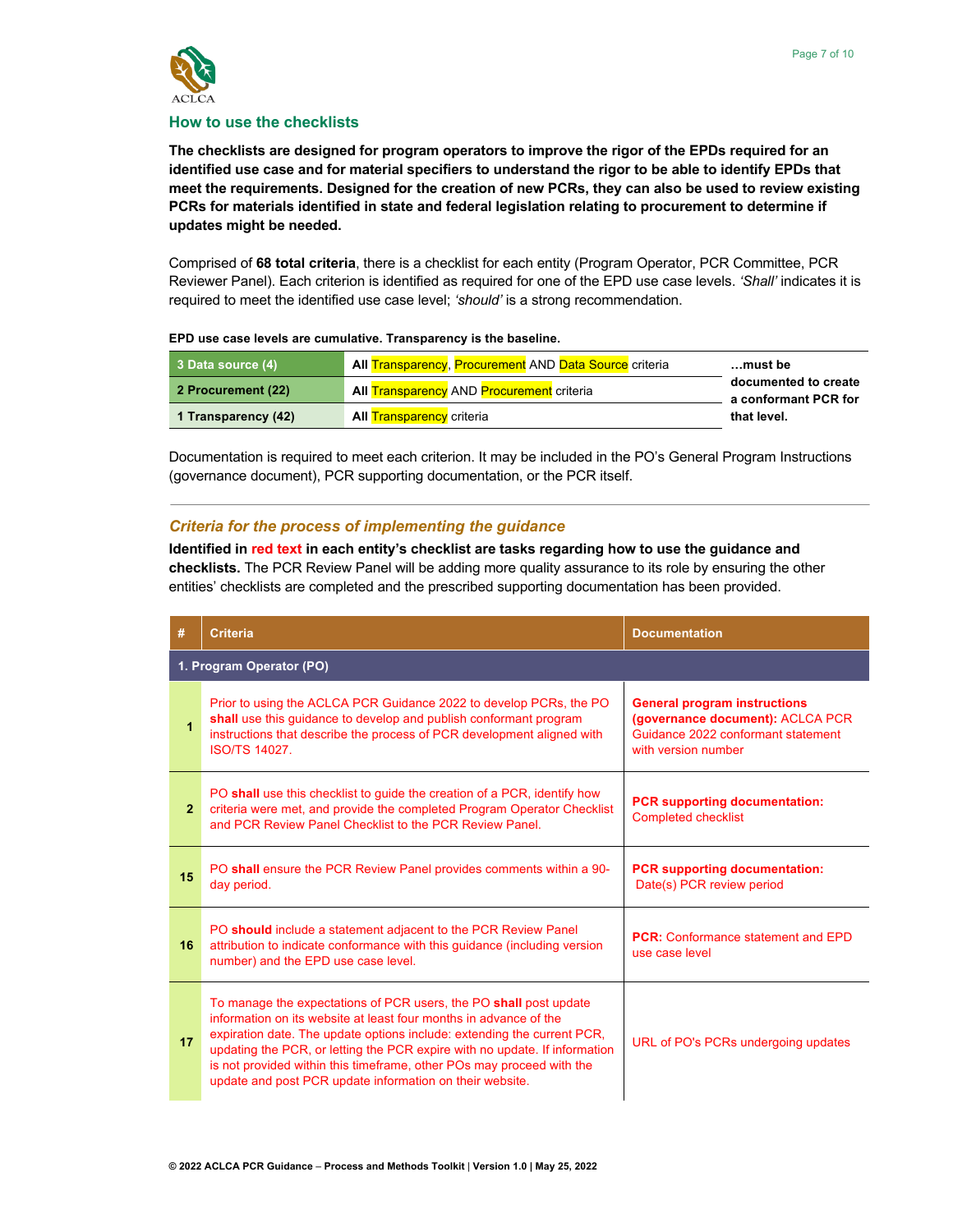

| 20 | PO shall include a statement adjacent to the PCR name to indicate<br>conformance with this guidance and the EPD use case level.                                                                | PCR:<br>Statement text included in EPD template                                                                                                                        |
|----|------------------------------------------------------------------------------------------------------------------------------------------------------------------------------------------------|------------------------------------------------------------------------------------------------------------------------------------------------------------------------|
| 21 | PO shall ensure that the type of EPD developed is clearly noted on the<br>EPD. Note: Refer the 'EPD Types' addendum.                                                                           | PCR:<br>Statement text included in EPD template:                                                                                                                       |
|    | 2. PCR Committee                                                                                                                                                                               |                                                                                                                                                                        |
| 1  | PCR Committee shall use this checklist to guide the creation of a PCR,<br>identify how criteria were met, and provide the completed checklist to the<br>PO to provide to the PCR Review Panel. | <b>PCR supporting documentation:</b><br><b>Completed checklist</b>                                                                                                     |
|    | <b>3. PCR Review Panel</b>                                                                                                                                                                     |                                                                                                                                                                        |
| 1  | The PCR Review Panel shall use this checklist to guide their process of<br>reviewing the PCR.                                                                                                  | <b>PCR</b> supporting documentation:<br><b>Completed checklist</b>                                                                                                     |
| 5  | The PCR Review Panel shall verify conformance the Program Operator<br>and PCR Committee checklists and the appropriate category of EPD use<br>is identified.                                   | <b>PCR supporting documentation:</b><br>Reviewers' sign-off and/or list of any<br>deviations from this guidance. All three<br>completed checklists returned to the PO. |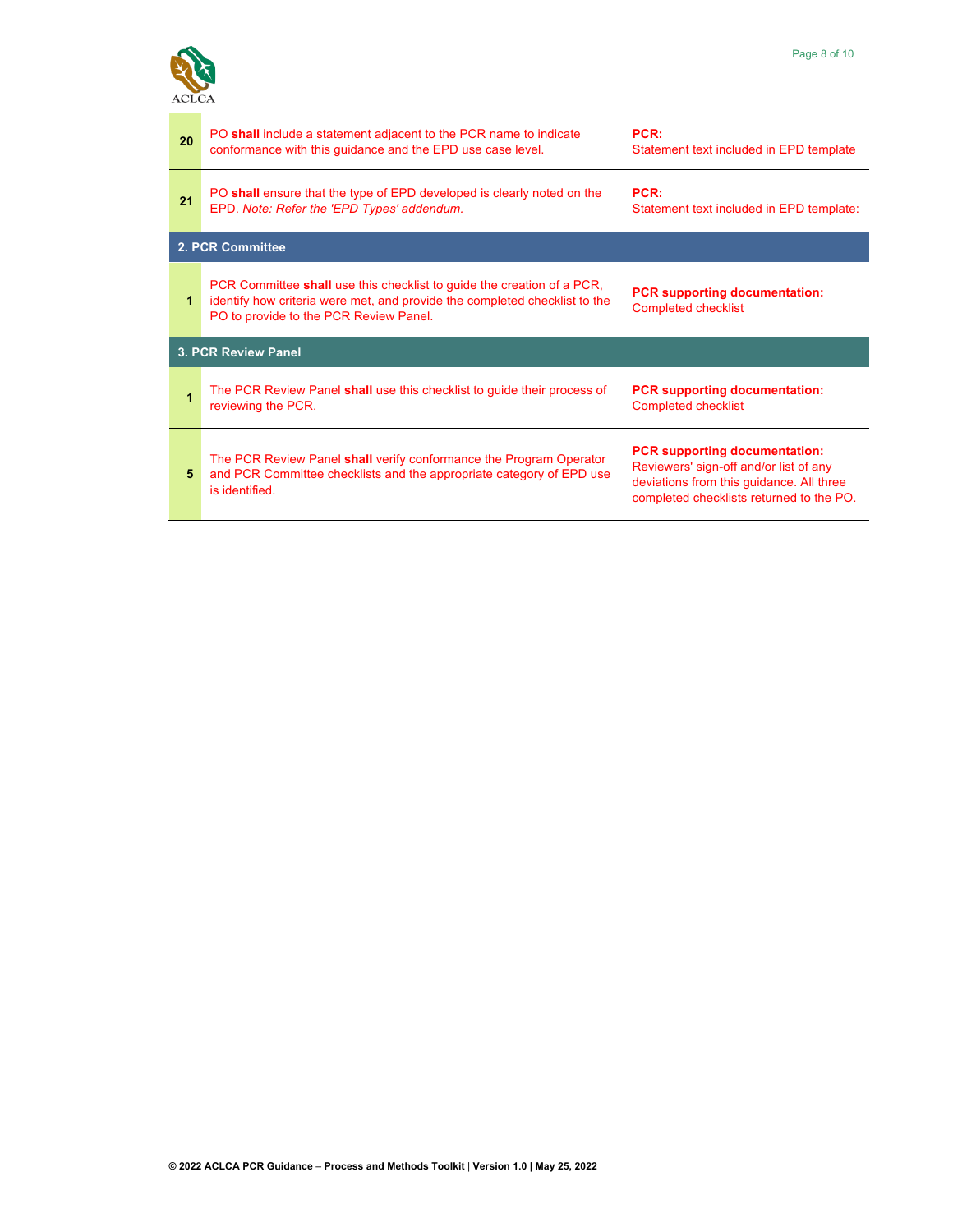

## **Methods / methodologies addenda**

**Following is the list of currently identified topics. Working groups have been created to complete these and others as future requirements are identified.**

#### *Published*

- **1. Allocating Burdens and Benefits of Materials Shared Across Product Systems**
- **2. Assessing Data Quality of Background Life Cycle Inventory Datasets**

#### *In development*

- 3. EPD Comparability and Digital EPDs / Open EPD
- 4. Types of EPDs
- 5. EPD Comparability Disclaimer Text
- 6. Biogenic Carbon Accounting
- 7. Renewable Energy Accounting
- 8. Buy Clean Legislation
- 9. Industry-wide EPD Benchmarking
- 10. Circular Scenarios (Module D)

#### *Interested in participating in an addendum working group or suggesting a topic***?**

#### **Contact ACLCA PCR Committee Co-chairs:**

- **Mandy Montazeri**, TrueNorth Collective, mandy.montazeri@truenorthcollective.net
- **Hao Cai**, Argonne National Lab, hcai@anl.gov

**The checklists and addenda are available to download from the ACLCA website Go there to sign up for updates, news and events.** https://aclca.org/pcr/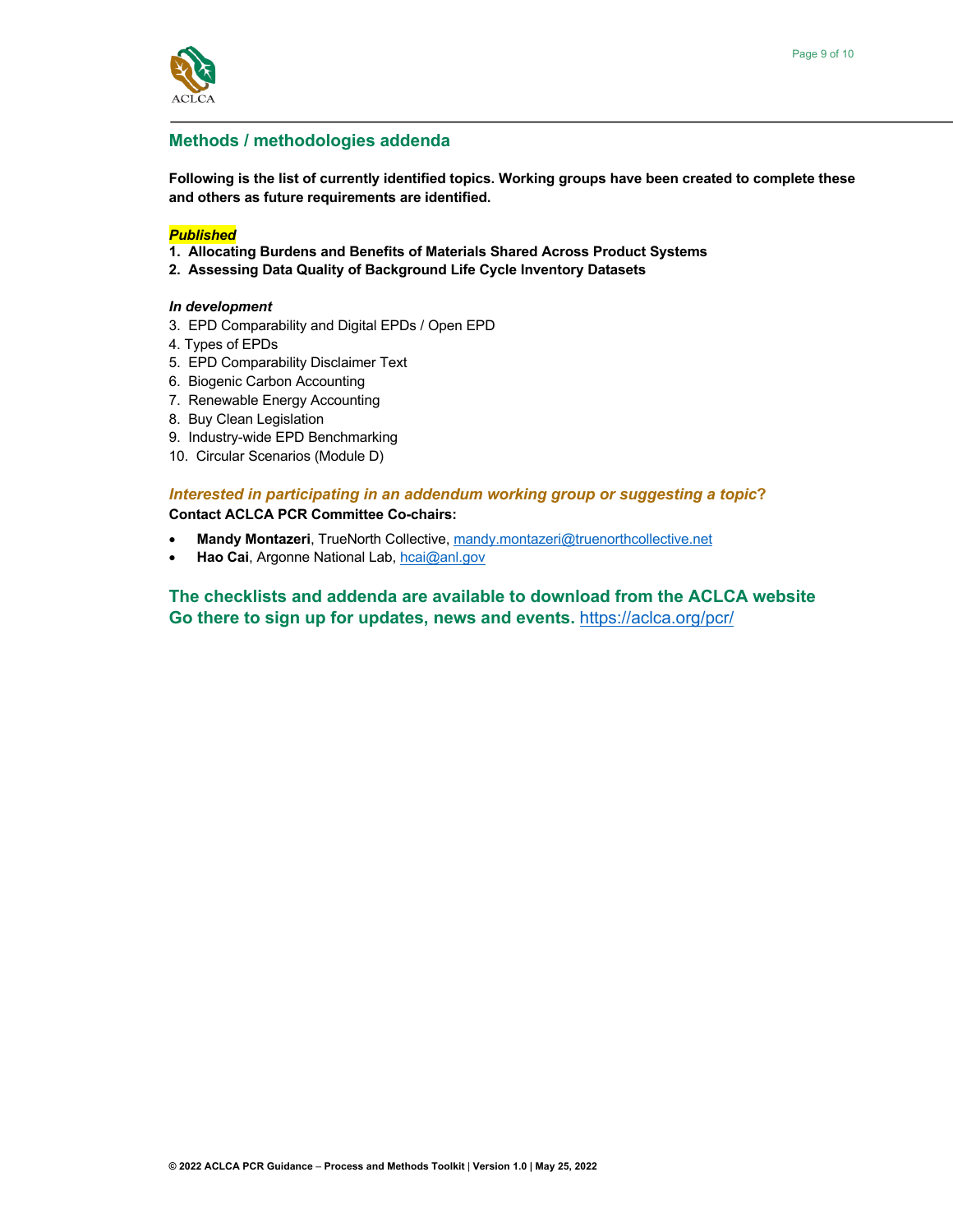

#### **References**

Bhat, C. G., 2020. Life Cycle Information Models with Parameter Uncertainty Analysis to facilitate the use of life-cycle assessment (LCA) outcomes in Pavement Design Decision-making. Open Access Dissertation, Michigan Technological University, Houghton, MI.

Bhat, C. G., Mukherjee, A. & Meijer, J. P. R. (2021) "Life Cycle Information Models: Parameterized Linked Data Structures to Facilitate the Consistent Use of Life-Cycle Assessment in Decision-Making," Journal of Transportation Engineering, Part B: Pavements, ASCE, doi:10.1061/JPEODX.0000308.

Carbon Leadership Forum (2020). What is a Buy Clean Policy? Available at: https://carbonleadershipforum.org/what-is-a-buyclean-policy/

European Standard. 2012. *Sustainability of construction works, Environmental product declarations, Core rules for the product category of construction products*: EN 15804—2012.

Ingwersen, W.W., Subramanian, V, 2013. Guidance for product category rule development. *Product category rule guidance development initiative*. American Centre for Life Cycle Assessment

International Organization for Standardization (ISO). 2006a. *Environmental management — Life cycle assessment — Principles and framework.* ISO 14040:2006. International Organization for Standardization, Geneva, Switzerland.

International Organization for Standardization (ISO). 2006b. *Environmental management — Life cycle assessment — Requirements and guidelines.* ISO 14044:2006. International Organization for Standardization, Geneva, Switzerland.

International Organization for Standardization (ISO). 2017. *Environmental labels and declarations — Development of product category rules.* ISO 14027:2017. International Organization for Standardization, Geneva, Switzerland.

International Organization for Standardization (ISO). 2017. *Environmental labels and declarations — Type III environmental declarations — Principles and procedures.* ISO 14025:2006. International Organization for Standardization, Geneva, Switzerland.

International Organization for Standardization (ISO). 2017. *Sustainability in buildings and civil engineering works — Core rules for environmental product declarations of construction products and services.* ISO 21930:2017. International Organization for Standardization, Geneva, Switzerland.

Minkov, N., Schneider, L., Lehmann, A. and Finkbeiner, M., 2015. "Type III environmental declaration programmes and harmonization of product category rules: status quo and practical challenges." *Journal of Cleaner Production*, *94*, Elsevier. pp.235-246.

Rangelov, M., Dylla, H., Mukherjee, A. and Sivaneswaran, N., 2021. Use of environmental product declarations (EPDs) of pavement materials in the United States of America (USA) to ensure environmental impact reductions. *Journal of Cleaner Production*, *283*, p.124619.

State of California, 2021. Buy Clean California Act. Sacramento: Department of General Services, Procurement Division. State of Colorado, 2021. *Measures To Limit the Global Warming Potential for Certain Materials Used in Public Projects*. General Assembly of the State of Colorado.

The White House, 2021. Executive Order on Catalyzing Clean Energy Industries and Jobs Through Federal Sustainability. Washington D.C.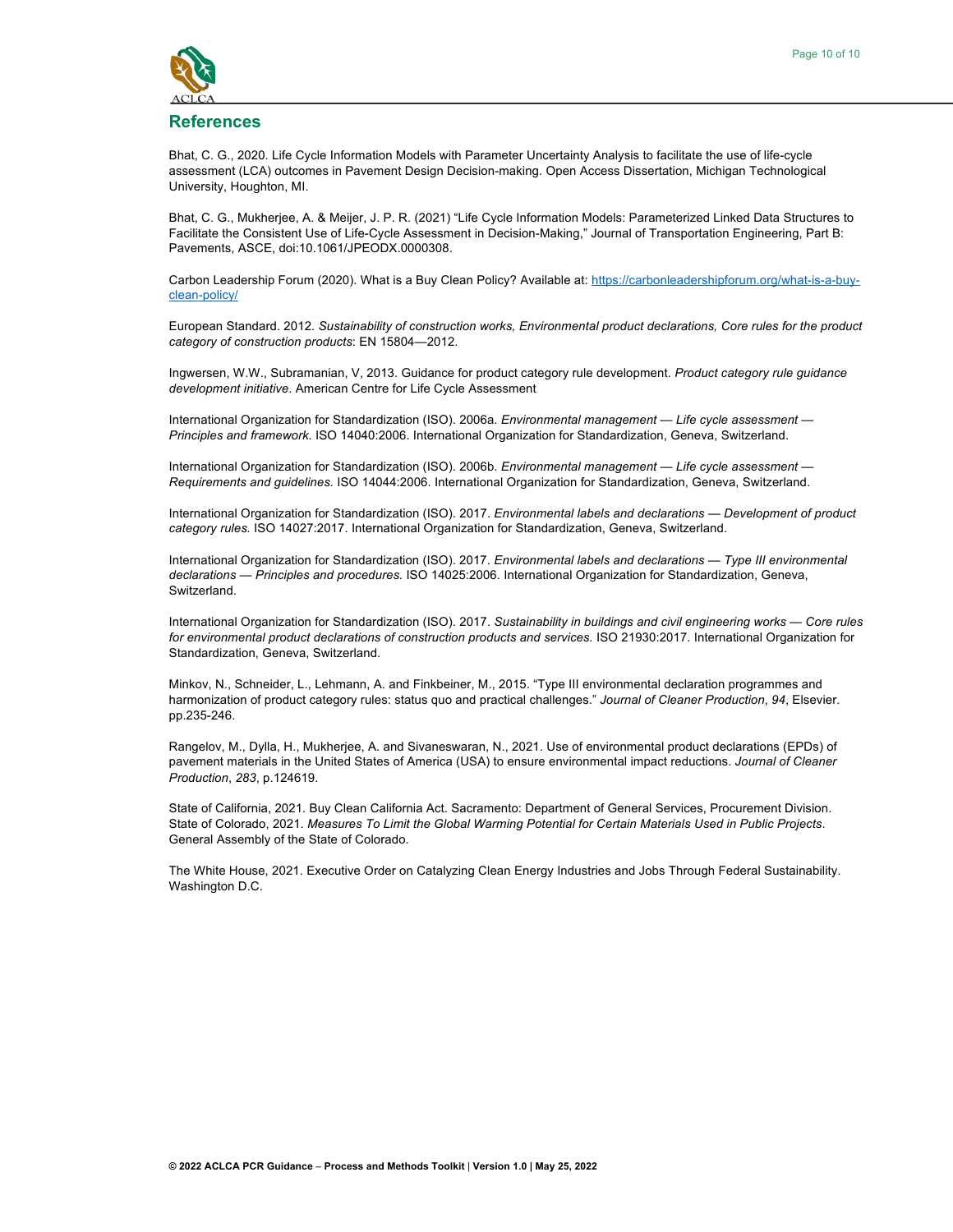| EPD use case goal:<br><b>PCR name</b> Start date   PO name   PO contact name & email |                              |                                                                                                                                                                                                                                                                                                                                                                                                                                                                                                                                                                                                                                                                                                                                                                                                                                                                                                                                             |                                                                                                                                                                                                                                                                                 |                                                                                                                                                                                                                                                                                                                                                                                                                                                                                                                                                                                              | $1, 2$ or $3$  | EPD use levels are cumulative.<br>Transparency is the baseline. To                              |
|--------------------------------------------------------------------------------------|------------------------------|---------------------------------------------------------------------------------------------------------------------------------------------------------------------------------------------------------------------------------------------------------------------------------------------------------------------------------------------------------------------------------------------------------------------------------------------------------------------------------------------------------------------------------------------------------------------------------------------------------------------------------------------------------------------------------------------------------------------------------------------------------------------------------------------------------------------------------------------------------------------------------------------------------------------------------------------|---------------------------------------------------------------------------------------------------------------------------------------------------------------------------------------------------------------------------------------------------------------------------------|----------------------------------------------------------------------------------------------------------------------------------------------------------------------------------------------------------------------------------------------------------------------------------------------------------------------------------------------------------------------------------------------------------------------------------------------------------------------------------------------------------------------------------------------------------------------------------------------|----------------|-------------------------------------------------------------------------------------------------|
|                                                                                      |                              | 1. Program Operator (PO) checklist Version 1.0, May 25, 2022   ACLCA PCR Guidance 2022                                                                                                                                                                                                                                                                                                                                                                                                                                                                                                                                                                                                                                                                                                                                                                                                                                                      |                                                                                                                                                                                                                                                                                 |                                                                                                                                                                                                                                                                                                                                                                                                                                                                                                                                                                                              |                | create a 'Data source' conformant<br>PCR, all criteria in all checklists must<br>be documented. |
| <b>Categories</b>                                                                    | #                            | <b>Criteria</b>                                                                                                                                                                                                                                                                                                                                                                                                                                                                                                                                                                                                                                                                                                                                                                                                                                                                                                                             | <b>ISO reference</b>                                                                                                                                                                                                                                                            | <b>Supporting documentation</b>                                                                                                                                                                                                                                                                                                                                                                                                                                                                                                                                                              | <b>EPD use</b> | 3 Data source<br>2 Procurement<br>1 Transparency                                                |
| Organizational                                                                       | <b>Ground rules</b><br>    1 | Prior to using the ACLCA PCR Guidance 2022 to develop PCRs, the PO shall use<br>this guidance to develop and publish conformant program instructions that describe<br>the process of PCR development aligned with ISO/TS 14027.                                                                                                                                                                                                                                                                                                                                                                                                                                                                                                                                                                                                                                                                                                             | This guidance                                                                                                                                                                                                                                                                   | General program instructions (governance document):<br>· ACLCA PCR Guidance 2022 conformant statement with version<br>number                                                                                                                                                                                                                                                                                                                                                                                                                                                                 | 1 Transparency |                                                                                                 |
|                                                                                      | □ 2                          | PO shall use this checklist to guide the creation of a PCR, identify how criteria were<br>met, and provide the completed Program Operator Checklist and PCR Review Panel<br>Checklist to the PCR Review Panel.                                                                                                                                                                                                                                                                                                                                                                                                                                                                                                                                                                                                                                                                                                                              | <b>This guidance</b>                                                                                                                                                                                                                                                            | <b>PCR supporting documentation:</b><br>Completed checklist                                                                                                                                                                                                                                                                                                                                                                                                                                                                                                                                  | 1 Transparency |                                                                                                 |
|                                                                                      | $\Box$ 3                     | PO shall be the secretariat of the PCR and manage an open and transparent process<br>to develop or update a PCR. This process shall include public notices prior to PCR<br>development and an open consultation process with interested parties while the PCR<br>Committee remains active.<br>PO shall publish the intention to develop (or update) a PCR on its website, in relevant<br>industry and trade publications and/or news services, and through centralized<br>notification mechanisms. The announcements shall include contact information that<br>allows interested parties to request more information about participation in the PCR<br>development or review process.<br>Interested parties may include material suppliers, manufacturers, trade associations,<br>purchasers (such as architects, designers, specifiers, contractors, and engineers),<br>users, non-governmental organizations (NGOs), and public agencies. | 14027 Clause 6.4.1                                                                                                                                                                                                                                                              | PCR supporting documentation:<br>· Date(s) announcement(s) were posted and where                                                                                                                                                                                                                                                                                                                                                                                                                                                                                                             | 1 Transparency |                                                                                                 |
|                                                                                      | □                            | PO shall determine whether to create a new PCR or to adapt an existing PCR from<br>other geographic regions. The PO shall justify the determination in the PCR.                                                                                                                                                                                                                                                                                                                                                                                                                                                                                                                                                                                                                                                                                                                                                                             | 14027 Clause 6.4.2, 6.4.3                                                                                                                                                                                                                                                       | PCR:<br>· Identify existing PCRs considered, and provide justification for creating<br>a new PCR.<br>. If new, identify the supporting LCA.<br>· Describe how existing PCRs will be adapted.                                                                                                                                                                                                                                                                                                                                                                                                 | 2 Procurement  |                                                                                                 |
|                                                                                      | ш                            | PO shall evaluate upstream and downstream PCRs in the value chain to be<br>considered for alignment. PO shall list relevant PCRs in the PCR. Note: Also see<br>Criterion 15 for the process of determining when a PCR may be updated.                                                                                                                                                                                                                                                                                                                                                                                                                                                                                                                                                                                                                                                                                                       | 14044<br>14027 Clause 6.4.3<br>This guidance                                                                                                                                                                                                                                    | PCR supporting documentation:<br>· Identify existing upstream PCRs for the major inputs to the product(s)<br>considered in the PCR.<br>· Describe differences in allocation rules or other potential conflicts and<br>how they were resolved.<br>· Identify existing downstream PCRs that use products/materials from<br>the PCR and how inconsistencies were resolved.                                                                                                                                                                                                                      | 3 Data source  |                                                                                                 |
|                                                                                      | П<br>6                       | PO shall harmonize PCR activities with other EPD programs to avoid unnecessary<br>duplication and proliferation of similar PCRs, and align on mutual recognition<br>agreement (MRA) requirements. PO shall list relevant PCRs in the PCR. Note: Refer<br>to both the ACLCA's PCR library and the North American PCR Catalog: Building &<br>Construction Materials https://www.transparencycatalog.com/na-pcr-catalog-building-<br>products                                                                                                                                                                                                                                                                                                                                                                                                                                                                                                  | 14027 Clause 6.5.5<br>14029 Clause 7, 9.2                                                                                                                                                                                                                                       | PCR supporting documentation:<br>· Identify whether this criteria is applicable.<br>· Identify other POs engaged to harmonize PCR activities and<br>opportunities explored (joint development of new, merging, application<br>of existing, or adaption of existing).<br>· MRA between POs one exists.                                                                                                                                                                                                                                                                                        | 1 Transparency |                                                                                                 |
|                                                                                      | □ 7                          | PO shall publish and implement procedures for an appeals mechanism to ensure<br>prompt and impartial handling of procedural complaints regarding any action or<br>inaction of the PCR Committee, PCR Review Panel, or Program Operator.                                                                                                                                                                                                                                                                                                                                                                                                                                                                                                                                                                                                                                                                                                     | 14027 Clause 6.4.4                                                                                                                                                                                                                                                              | General program instructions (governance document):<br>· Explanation of appeals process                                                                                                                                                                                                                                                                                                                                                                                                                                                                                                      | 1 Transparency |                                                                                                 |
|                                                                                      | □<br>-8                      | PO should include a method for addressing data quality in its general program<br>instructions. Note: Refer to the addendum "Assessing Data Quality of Background<br>Life Cycle Inventory Datasets" for an example data quality assessment method.                                                                                                                                                                                                                                                                                                                                                                                                                                                                                                                                                                                                                                                                                           |                                                                                                                                                                                                                                                                                 | General program instructions (governance document):<br>. Method for Data Quality Assessment                                                                                                                                                                                                                                                                                                                                                                                                                                                                                                  | 2 Procurement  |                                                                                                 |
|                                                                                      | -9<br>. .                    | <b>PCR</b> committee formation<br>PO shall actively reach out to interested parties (including parties outside the PO's<br>country or region) to ensure that the PCR Committee is composed of independent<br>members, making sure that the interests of one party do not dominate the PCR<br>development process. No single interested party category (at individual,<br>organizational, or sectoral levels) shall dominate the membership of a PCR<br>Committee. Interested parties may include material suppliers, manufacturers, trade<br>associations, purchasers (such as architects, designers, specifiers, contractors, and<br>engineers), users, non-governmental organizations (NGOs), and public agencies.                                                                                                                                                                                                                        | 14027 Clause 6.4.1 and<br>6.4.2                                                                                                                                                                                                                                                 | <b>PCR</b><br>. List of PCR Committee members with employer and/or other entity on<br>14025 Clause 5.5, 6.5, & 9.3 behalf of which they are participating.<br>PCR supporting documentation:<br>· Description of interested party outreach efforts and explanation of<br>interested parties that did not participate.                                                                                                                                                                                                                                                                         | 1 Transparency |                                                                                                 |
|                                                                                      | H                            | PO shall address potential conflicts of interest developing the PCR and fully disclose<br>funding sources for the management to interested parties. If significant external<br>10 funding was made by one or more parties to support the development, the PO should<br>put in place procedures to ensure that no conflict of interest occurrs in the PCR<br>process. 'Significant funding' is defined as more than \$10,000 or its in-kind equivalent,<br>or 20% or more of the anticipated funding needs.                                                                                                                                                                                                                                                                                                                                                                                                                                  | <b>US EPA Environmentally</b><br><b>Preferable Purchasing</b><br>Program Framework for the<br><b>Assessment of Environmental</b><br><b>Performance Standards and</b><br><b>Ecolabels for Federal</b><br>Purchasing. https://www.epa.<br>022-02/updated-<br>framework_020222.pdf | PCR supporing documentation:<br>- The policy or procedure in use when the PCR was developed covering<br>conflicts of interest, separation of organizational functions necessary to<br>address any potential conflict of interest.<br>Attestation that this policy or procedure was followed during the<br>development.<br>gov/system/files/documents/2 The evidence must also include one of the following:<br>Documentation that original sources of funding were disclosed to<br>interested parties, such as a disclosure statement, or in meeting<br>minutes for relevant working groups. | 1 Transparency |                                                                                                 |
|                                                                                      | <b>Content of PCR</b>        |                                                                                                                                                                                                                                                                                                                                                                                                                                                                                                                                                                                                                                                                                                                                                                                                                                                                                                                                             |                                                                                                                                                                                                                                                                                 |                                                                                                                                                                                                                                                                                                                                                                                                                                                                                                                                                                                              |                |                                                                                                 |
|                                                                                      |                              | The PCR shall report on the following items:<br>. Name and registration number of the PCR<br>· General information about the program: name of the program, contact information,<br>logo, and website if applicable<br>· PCR Committee members and affiliations<br>11 Publication date<br>Expiration date and renewal schedule<br>. Types of product claims covered by the PCR, with references to standards<br>• Product category<br>· Geographical representativeness of the PCR<br>· Original language and translations (if existing)<br>. How to make comments to the PCR                                                                                                                                                                                                                                                                                                                                                                | 14027 Clause 6.5                                                                                                                                                                                                                                                                | PCR:<br>· Draft PCR that includes all items reported                                                                                                                                                                                                                                                                                                                                                                                                                                                                                                                                         | 1 Transparency |                                                                                                 |
|                                                                                      |                              | The PCR shall report the following information about the review process and<br>background of the PCR:<br>• Review panel member information<br>· Open consultation period and participants<br>12 . Other existing PCRs for the product category and reasons for developing a new one<br>· Reference to underlying LCAs<br>• Confirmation statement that the PCR was created in conformance with this ACLCA<br>PCR Guidance (including version number)                                                                                                                                                                                                                                                                                                                                                                                                                                                                                        | 14025 Clause 5.5, 8.2<br>14027 Clause 5.2, 6.4.4<br>14025 Clause 6.7.1, 6.7.2<br>14027 Clause 6.1, 6.4.3,<br>6.5.3, 7.1d                                                                                                                                                        | PCR:<br>· Draft PCR that includes all items except 'open consultation period'<br>PCR supporting documentation:<br>· Open consultation period and participants                                                                                                                                                                                                                                                                                                                                                                                                                                | 1 Transparency |                                                                                                 |
|                                                                                      | PCR revi                     |                                                                                                                                                                                                                                                                                                                                                                                                                                                                                                                                                                                                                                                                                                                                                                                                                                                                                                                                             |                                                                                                                                                                                                                                                                                 |                                                                                                                                                                                                                                                                                                                                                                                                                                                                                                                                                                                              |                |                                                                                                 |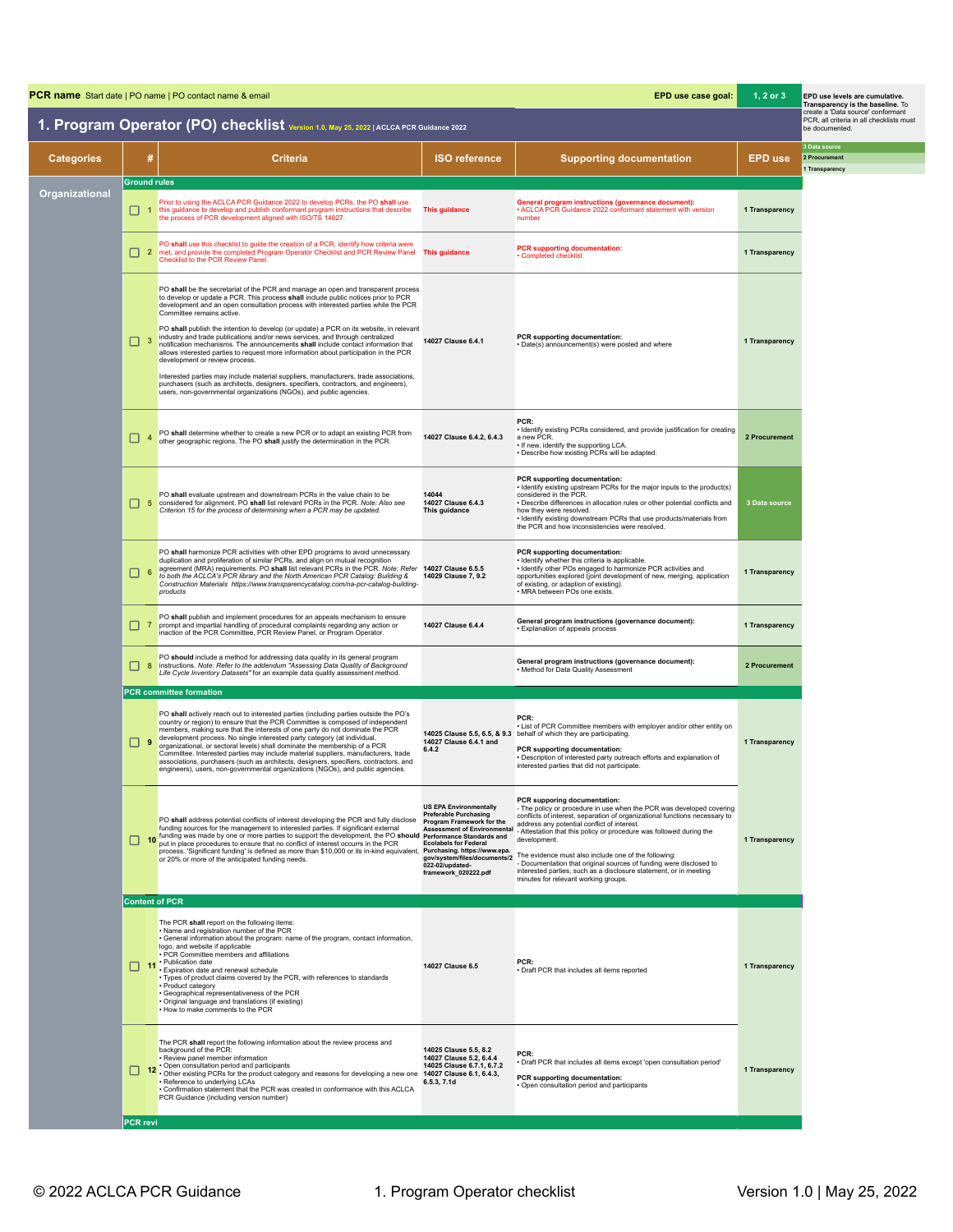|    |   | PO shall set up an independent third-party review panel composed of a minimum of<br>13 three members (a chair and two members). The combined competencies of the panel<br>13 shall include, at a minimum, expertise in LCA and in the relevant product sector.<br>Note: Refer to the PCR Review Panel Checklist for review panel expectations.                                                                                                                                                                                                                                                                                                                                                                                                                                                                                                                                                                                                                                                                                                                            | 14027 Clause 7.1, 7.2, 7.3,<br>14025 Clause 8.2.3                     | PCR:<br>List of review panel members                                                                                                                                                                         | 1 Transparency |
|----|---|---------------------------------------------------------------------------------------------------------------------------------------------------------------------------------------------------------------------------------------------------------------------------------------------------------------------------------------------------------------------------------------------------------------------------------------------------------------------------------------------------------------------------------------------------------------------------------------------------------------------------------------------------------------------------------------------------------------------------------------------------------------------------------------------------------------------------------------------------------------------------------------------------------------------------------------------------------------------------------------------------------------------------------------------------------------------------|-----------------------------------------------------------------------|--------------------------------------------------------------------------------------------------------------------------------------------------------------------------------------------------------------|----------------|
|    |   | 14 PO shall also set up an open consultation review.                                                                                                                                                                                                                                                                                                                                                                                                                                                                                                                                                                                                                                                                                                                                                                                                                                                                                                                                                                                                                      | 14027 Clause 6.4.4, 7.3                                               | PCR supporting documentation:<br>Date(s) open consultation period(s) announced, where/how;<br>aggregated comments spreadsheet                                                                                | 1 Transparency |
|    |   | 15 PO shall ensure the PCR Review Panel provides comments within a 90-day period.                                                                                                                                                                                                                                                                                                                                                                                                                                                                                                                                                                                                                                                                                                                                                                                                                                                                                                                                                                                         | This guidance                                                         | <b>PCR supporting documentation:</b><br>• Date(s) PCR review period                                                                                                                                          | 1 Transparency |
|    |   | <b>Publication, new and updated PCRs</b>                                                                                                                                                                                                                                                                                                                                                                                                                                                                                                                                                                                                                                                                                                                                                                                                                                                                                                                                                                                                                                  |                                                                       |                                                                                                                                                                                                              |                |
|    |   | PO shall be responsible for publishing and maintaining the PCR. The published PCR<br>shall be publicly available on the PO's website, free for any other PO to use.<br>PO shall write out the publication date (e.g., June 25, 2022) and expiration date (e.g.,<br>June 24, 2027). PCRs shall have a validity period of no more than five years from the<br>publication date. PCRs are invalid beyond the expiration date. PO shall provide the<br>16 schedule for renewal, if applicable.<br>PO should include a statement adjacent to the PCR Review Panel attribution to<br>indicate conformance with this guidance (including version number) and the EPD use<br>case level.<br>PO should not act as a barrier to translating the PCR and should act as a facilitator<br>for the translation.                                                                                                                                                                                                                                                                         | 14025 Clause 6.4, 6.7.1<br>14027 Clause 8.1.1<br><b>This quidance</b> | <b>PCR</b> supporting documentation:<br>URL of PO's published PCRs page<br>· URL PCR will be available at when published<br>PCR:<br>· Validity period of PCR<br>Conformance statement and EPD use case level | 1 Transparency |
|    |   | To manage the expectations of PCR users, the PO shall post update information on<br>its website at least four months in advance of the expiration date. The update options<br>include: extending the current PCR, updating the PCR, or letting the PCR expire with<br>$\Box$ 17 no update<br>If information is not provided within this timeframe, other POs may proceed with the<br>update and post PCR update information on their website.                                                                                                                                                                                                                                                                                                                                                                                                                                                                                                                                                                                                                             | This guidance                                                         | • URL of PO's PCRs undergoing updates                                                                                                                                                                        | 1 Transparency |
|    | □ | To update a PCR during the validity period, the PO shall:<br>1. Notify the original PCR Committee members and original Review Panel.<br>2. Consult ISO 14027 to confirm the reason to update is valid.<br>3. Create or update the ACLCA PCR Guidance Checklists for the PCR.<br>4. Open consultation to interested parties.<br>5. Update the PCR.<br>6. Obtain sign-off by PCR Review Panel.<br>7. Republish an updated version and include a change log at the start of the<br>18 document.<br>8. Announce the updated version.<br>9. Update the ACLCA PCR Repository.<br>In the case that an existing PCR does not meet the requirements for creating EPDs<br>for public or private procurement purposes, the PO shall make an effort to first engage the commissioner of the PCR to reconvene the PCR Committee in order to<br>make the required updates. If the PCR commissioner does not reconvene the PCR<br>Committee within 30 days of the PO's request, then the PO may proceed to develop a<br>new PCR using the existing PCR as an informative input document. | <b>14027 Clause 9</b>                                                 | PCR-<br>· Valid update reason<br>PCR supporting documentation:<br>· Checklists                                                                                                                               | 1 Transparency |
|    | □ | For substantial PCR updates (e.g., updates that impact the results of an EPD), the PO<br>19 shall contact manufacturers in their program with valid EPDs and other POs to bring 14027 Clause 9<br>attention to the PCR changes and encourage that they update accordingly.                                                                                                                                                                                                                                                                                                                                                                                                                                                                                                                                                                                                                                                                                                                                                                                                |                                                                       | PCR supporting documentation:<br>Description of notification and dates of outreach                                                                                                                           | 1 Transparency |
|    |   | <b>EPD</b> template                                                                                                                                                                                                                                                                                                                                                                                                                                                                                                                                                                                                                                                                                                                                                                                                                                                                                                                                                                                                                                                       |                                                                       |                                                                                                                                                                                                              |                |
|    |   | PO shall create a standard EPD template to be used for all EPDs that can be<br>customized per PCR to identify requirements unique to each. Consider both digital<br>and print (PDF) publishing. Note: Refer to the 'EPD Comparatibility and Digital EPDs /<br>20 Open EPD addendum.<br>PO shall include a statement adjacent to the PCR name to indicate conformance with<br>this guidance and the EPD use case level.                                                                                                                                                                                                                                                                                                                                                                                                                                                                                                                                                                                                                                                    | This guidance                                                         | PCR-<br>· EPD template document prepared for this PCR<br>· Statement text included in EPD template                                                                                                           | 1 Transparency |
|    |   | 21 PO shall ensure that the type of EPD developed is clearly noted on the EPD. Note:<br>Refer the 'EPD Types' addendum.                                                                                                                                                                                                                                                                                                                                                                                                                                                                                                                                                                                                                                                                                                                                                                                                                                                                                                                                                   | <b>This quidance</b>                                                  | PCR:<br>Statement text included in EPD template                                                                                                                                                              | 1 Transparency |
| pe |   | Product categories shall be primarily defined and sufficiently described by product<br>functionality, technical performance, and use. The PCR shall clearly define the<br>product groups for which the rules apply, both by using descriptive language and by using the relevant codes for any of the existing classification systems relevant to the<br>product category and region. Products NOT covered by the PCR shall be clearly<br>22 listed (as a clarification when products are similar).<br>PO should ensure that the product classification systems are not to be the single<br>determining factor for defining the product category. The PCR is encouraged to<br>provide sufficient information to clearly describe the scope of products and services<br>for which the rules apply.                                                                                                                                                                                                                                                                         | 14027 Clause 8.1.1                                                    | PCR:<br>· Draft PCR which includes all the items                                                                                                                                                             | 2 Procurement  |

**Goal and sco**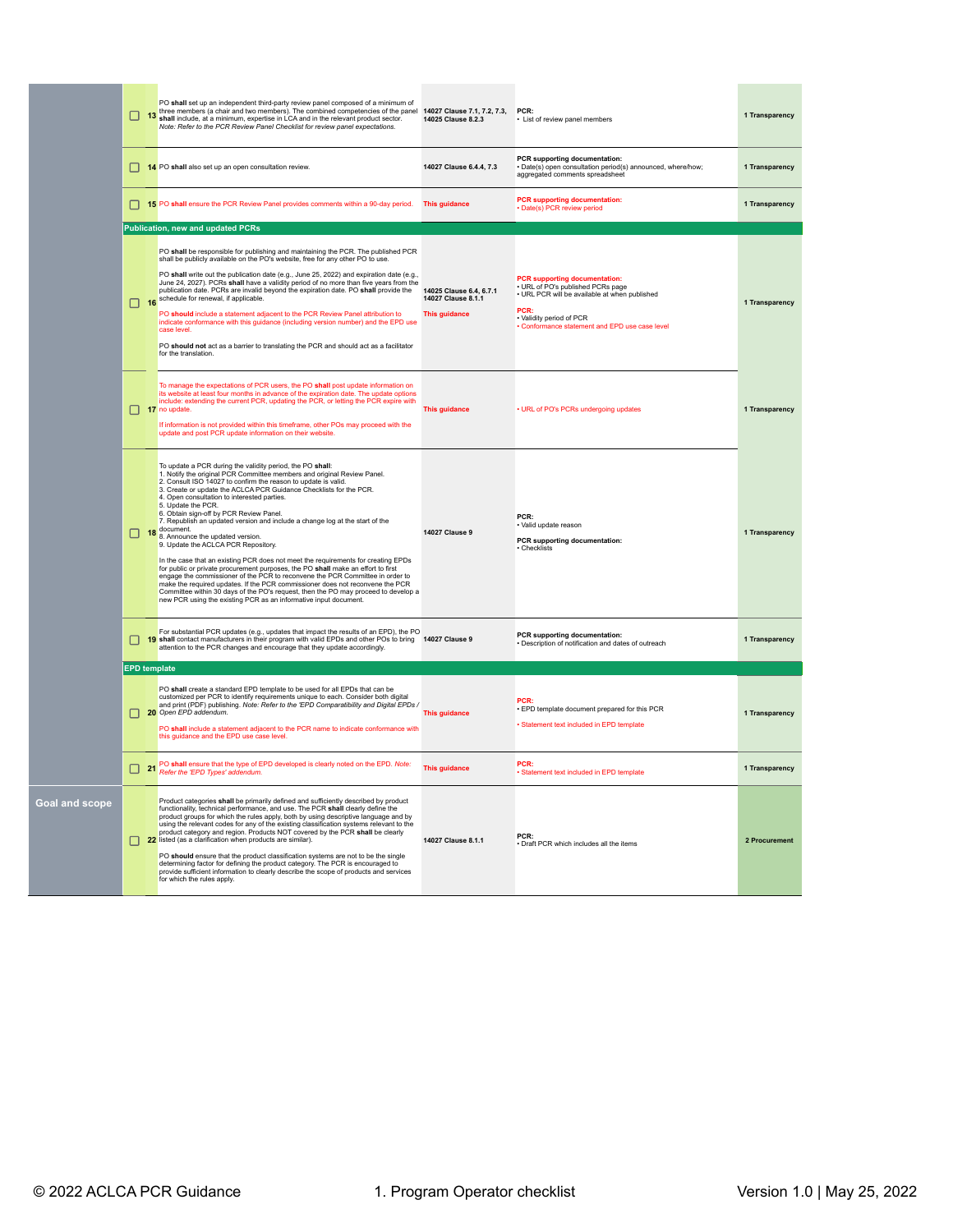| EPD use case goal:<br><b>PCR name</b> Start date   PO name   PO contact name & email<br>1, 2 or 3 |                     |                                                                                                                                                                                                                                                                                                                                                                                                                                                                                                                                                                                          |                                                                                                      |                                                                                                                                                                                                                 |                | EPD use levels are cumulative.<br>Transparency is the baseline. To                                               |
|---------------------------------------------------------------------------------------------------|---------------------|------------------------------------------------------------------------------------------------------------------------------------------------------------------------------------------------------------------------------------------------------------------------------------------------------------------------------------------------------------------------------------------------------------------------------------------------------------------------------------------------------------------------------------------------------------------------------------------|------------------------------------------------------------------------------------------------------|-----------------------------------------------------------------------------------------------------------------------------------------------------------------------------------------------------------------|----------------|------------------------------------------------------------------------------------------------------------------|
|                                                                                                   |                     | 2. PCR Committee checklist Version 1.0, May 25, 2022   ACLCA PCR Guidance 2022                                                                                                                                                                                                                                                                                                                                                                                                                                                                                                           |                                                                                                      |                                                                                                                                                                                                                 |                | create a 'Data source' conformant<br>PCR, all criteria in all checklists must<br>be documented.<br>3 Data source |
| <b>Categories</b>                                                                                 | #                   | <b>Criteria</b>                                                                                                                                                                                                                                                                                                                                                                                                                                                                                                                                                                          | <b>ISO reference</b>                                                                                 | <b>Supporting documentation</b>                                                                                                                                                                                 | <b>EPD use</b> | 2 Procurement<br>1 Transparency                                                                                  |
| <b>Documentation</b>                                                                              | ш<br>-1             | PCR Committee shall use this checklist to guide the creation of a PCR, identify how<br>criteria were met, and provide the completed checklist to the Program Operator to<br>provide to the PCR Review Panel.                                                                                                                                                                                                                                                                                                                                                                             | <b>This guidance</b>                                                                                 | <b>PCR</b> supporting documentation:<br>• Completed checklist                                                                                                                                                   | 1 Transparency |                                                                                                                  |
|                                                                                                   | $\Box$ 2            | PCR Committee shall thoroughly document the use of an existing PCR as an<br>informative document in any adaptation to create a new PCR. Include the PO name,<br>existing PCR name, product category classification, link to the existing PCR, and<br>provide justification for adapting the existing PCR.                                                                                                                                                                                                                                                                                | 14027 Clause 6.4.3<br>and this guidance                                                              | PCR:<br>• Link to PCR Committee's documentation of adaptation                                                                                                                                                   | 2 Procurement  |                                                                                                                  |
|                                                                                                   | $\Box$ 3            | PCR Committee shall respond to each comment from the PCR Review Panel and<br>public consultation. Responses should address any conflicting comments provided by This guidance<br>the PCR Review Panel.                                                                                                                                                                                                                                                                                                                                                                                   |                                                                                                      | PCR supporting documentation:<br>• Link to PCR Committee's documented public response to comments<br>and consultation on PO's website (aggregated comments spreadsheet)                                         | 1 Transparency |                                                                                                                  |
|                                                                                                   | $\Box$ 4            | PCR Committee shall provide a limited description of the involvement of interested<br>parties for open consultation. Specifically, the PCR should provide:<br>. The name and/or affiliation of the stakeholders who participated in the open<br>consultation.<br>. The dates of the open consultation period. Public consultation should be utilized<br>during the PCR review process. The public consultation of the completed draft PCR<br>should include at a minimum a 30-calendar-day time period for comments to be<br>submitted.                                                  | 14025 Clause 5.5<br>14027 Clause 5.2, 6.4.4                                                          | PCR:<br>• Draft PCR that includes list of participating interested parties and<br>dates of consultation period.                                                                                                 | 1 Transparency |                                                                                                                  |
| <b>Compliance</b>                                                                                 | □.<br>5             | PCR Committee shall ensure that the underlying LCA meets the requirements of ISO<br>14044 and other pertinent standards and that, according to these standards, it has<br>either been critically reviewed by a third party or has undergone an internal<br>verification, either by the PCR Committee itself or appointed independent LCA expert. 7.1d                                                                                                                                                                                                                                    | 14025 Clause 6.7.1, 6.7.2,<br>8.1.3. 8.2.1. 8.2.2                                                    | PCR supporting documentation:<br>14027 Clause 5.1, 6.1, 6.5.3, • Link to documentation of LCA review or internal verification.                                                                                  | 2 Procurement  |                                                                                                                  |
|                                                                                                   | □<br>-6             | PCR Committee shall ensure that the PCR is compliant with any referenced<br>standards and relevant program instructions under which it is developed.                                                                                                                                                                                                                                                                                                                                                                                                                                     |                                                                                                      | PCR:<br>• List of referenced standards and link to relevant program instructions.                                                                                                                               | 1 Transparency |                                                                                                                  |
|                                                                                                   | $\Box$ 7            | PCR Committee shall establish LCA requirements that are consistent with ISO<br>14044. The PCR Committee is encouraged to develop end-use case scenarios for the<br>PCR-compliant EPDs and to incorporate considerations for these use cases into the<br>underlying LCA.                                                                                                                                                                                                                                                                                                                  | 14025 Clause 6.7.1, 6.7.2<br>14027 Clause 5.1, 6.1, 6.5.3,<br>7.1 <sub>d</sub>                       | PCR supporting documentation:<br>· Third-party reviewed ISO 14040/44 conformant LCA of the product<br>categories under consideration. The LCA will reflect cases in which the<br>EPD may be interpreted in use. | 1 Transparency |                                                                                                                  |
|                                                                                                   | <b>Ground rules</b> |                                                                                                                                                                                                                                                                                                                                                                                                                                                                                                                                                                                          |                                                                                                      |                                                                                                                                                                                                                 |                |                                                                                                                  |
| <b>Goal and scope</b>                                                                             | $\Box$ 8            | PCR Committee shall ensure that all rules for LCA are specified and harmonized with<br>upstream and downstream PCRs (if available) in conformance with relevant<br>standards, including: specification of the functional unit, scope of the study, inventory<br>collection, any allocation rules, impact assessment, and rules for additional<br>information                                                                                                                                                                                                                             | 14044<br>14027 Clause 6.5.3                                                                          | PCR:<br>· Draft PCR with list of specifications                                                                                                                                                                 | 3 Data source  |                                                                                                                  |
|                                                                                                   | □.<br>9             | PCR Committee shall ensure that the product category used in the underlying LCA<br>supporting the PCR is directly applicable to the PCR.                                                                                                                                                                                                                                                                                                                                                                                                                                                 | 14025 Clause 3.14, 6.6,<br>6.7.2<br>14027 Clause 6.5.2, 6.5.3                                        | PCR:<br>· Specification and justification of the product category and applicable<br>functional unit.                                                                                                            | 2 Procurement  |                                                                                                                  |
|                                                                                                   | $\square$ 10        | PCR Committee shall define the study scope and EPD type for construction products<br>and services                                                                                                                                                                                                                                                                                                                                                                                                                                                                                        | 21930 Clause 5.2.1, 5.2.2                                                                            | PCR:<br>· Draft PCR with specification of scope as cradle-to-gate or cradle-to-<br>gate with options or cradle-to-grave.                                                                                        | 1 Transparency |                                                                                                                  |
|                                                                                                   | $\square$ 11        | PCR Committee shall ensure that a clearly defined and measurable functional or<br>declared unit is included in the PCR for construction products and services.                                                                                                                                                                                                                                                                                                                                                                                                                           | 21930 Clause 7.1.2, 7.1.3                                                                            | PCR:<br>· Draft PCR with detailed description of the application and suitability of<br>defining functional and declared units, respectively.                                                                    | 1 Transparency |                                                                                                                  |
|                                                                                                   |                     | The PCR Committee shall determine which EPD types may be developed (ex:<br>12 product-specific, industry-wide) and state the specific data requirements for each<br>type. Any other terminology describing types of EPDs should be discouraged. Note:<br>Refer to the 'EPD Types' addendum for descriptions.                                                                                                                                                                                                                                                                             | ISO 21930 Annex B and<br>'EPD Types' addendum                                                        | PCR:<br>· Draft PCR with description of the EPD types with specific data<br>requirements                                                                                                                        | 1 Transparency |                                                                                                                  |
|                                                                                                   |                     | <b>System boundary</b>                                                                                                                                                                                                                                                                                                                                                                                                                                                                                                                                                                   |                                                                                                      |                                                                                                                                                                                                                 |                |                                                                                                                  |
|                                                                                                   | -13                 | PCR Committee shall determine the level of granularity of unit processes specified by<br>the PCR to be included in the underlying LCA supporting the EPD and ensure that<br>these are consistent with the study's goal of using well-identified and explained<br>criteria.                                                                                                                                                                                                                                                                                                               | 14044 4.2.3.3<br>14027 Clause 6.5.3<br>21930 Clause 7.1.9 for<br>construction products &<br>services | PCR:<br>• Draft PCR with list of all unit processes that include all service,<br>material, and energy flows directly connected to the study project and<br>its ability to perform its function.                 | 3 Data source  |                                                                                                                  |
|                                                                                                   |                     | PCR Committee shall ensure that the PCR requires:<br>1) at minimum, a cradle-to-gate[1] system boundary and that any deviation is explicitly<br>specified and justified; and<br>$\boxed{14}$ (2) the use of the recycled content (i.e., cut-off) approach for end-of-life allocation of<br>environmental burdens between product systems.<br>[1] "Gate" represents the finished and packaged product at the manufacturing facility just prior to<br>shipping.                                                                                                                            | 14044 Clause 4.2.3.3.1<br>14025 6.7.2b, 6.7.2c, 6.7.2j,<br>7.2.5<br>14027 6.5.3b, 6.5.6              | PCR:<br>. Draft specification of the system boundary and justification of any<br>system boundary minimum requirement deviations (where applicable).                                                             | 2 Procurement  |                                                                                                                  |
|                                                                                                   | H                   | PCR Committee shall ensure that the PCR specifies the capital goods and<br>infrastructure to be included in cases whenever it is feasible. The PCR Committee is<br>15 encouraged to specify lifetimes or standardized methods of computing lifetimes, as<br>well as the depreciation method utilized to allocate the burden of capital goods over<br>their service period, with any deviations from the default approach explicitly specified<br>and justified.                                                                                                                          | This guidance                                                                                        | PCR:<br>• Draft PCR that includes all items                                                                                                                                                                     | 2 Procurement  |                                                                                                                  |
|                                                                                                   |                     | PCR Committee shall develop scenarios representing a set of domain-specific<br>standard guidelines for any and each life cycle stage to be included beyond cradle-to-<br>gate (i.e., A1-A3) in the PCR scope and require LCA results for these be reported.<br>16 The PCR shall also prescribe assumptions for scenarios in cases where there is no This guidance<br>discernable difference between one product and another in the same category for use<br>and end-of-life stages. The PCR Committee should include criteria in the PCR for<br>deviation from the prescribed scenarios. |                                                                                                      | PCR:<br>• Where applicable, list of scenarios and associated assumptions.                                                                                                                                       | 2 Procurement  |                                                                                                                  |
|                                                                                                   |                     | PCR Committee shall specify whether the benefits and loads beyond the system<br>boundary (i.e., Module D) are to be included in the EPD. If so, the PCR shall describe This guidance and<br>17 the specific scenario(s), benefits, and loads to be considered and reported separately 'Circular Scenarios (Module · Where applicable, list of scenarios and concomitant benefits and loads 2 Procurement<br>in relevant EPDs communicating the full life cycle (cradle-to-grave) impacts of a<br>product. Note: Refer to the 'Circular Scenarios (Module D)' addendum.                   | D)' addendum                                                                                         | PCR:<br>to be included.                                                                                                                                                                                         |                |                                                                                                                  |
|                                                                                                   |                     | <b>Data collection</b>                                                                                                                                                                                                                                                                                                                                                                                                                                                                                                                                                                   |                                                                                                      |                                                                                                                                                                                                                 |                |                                                                                                                  |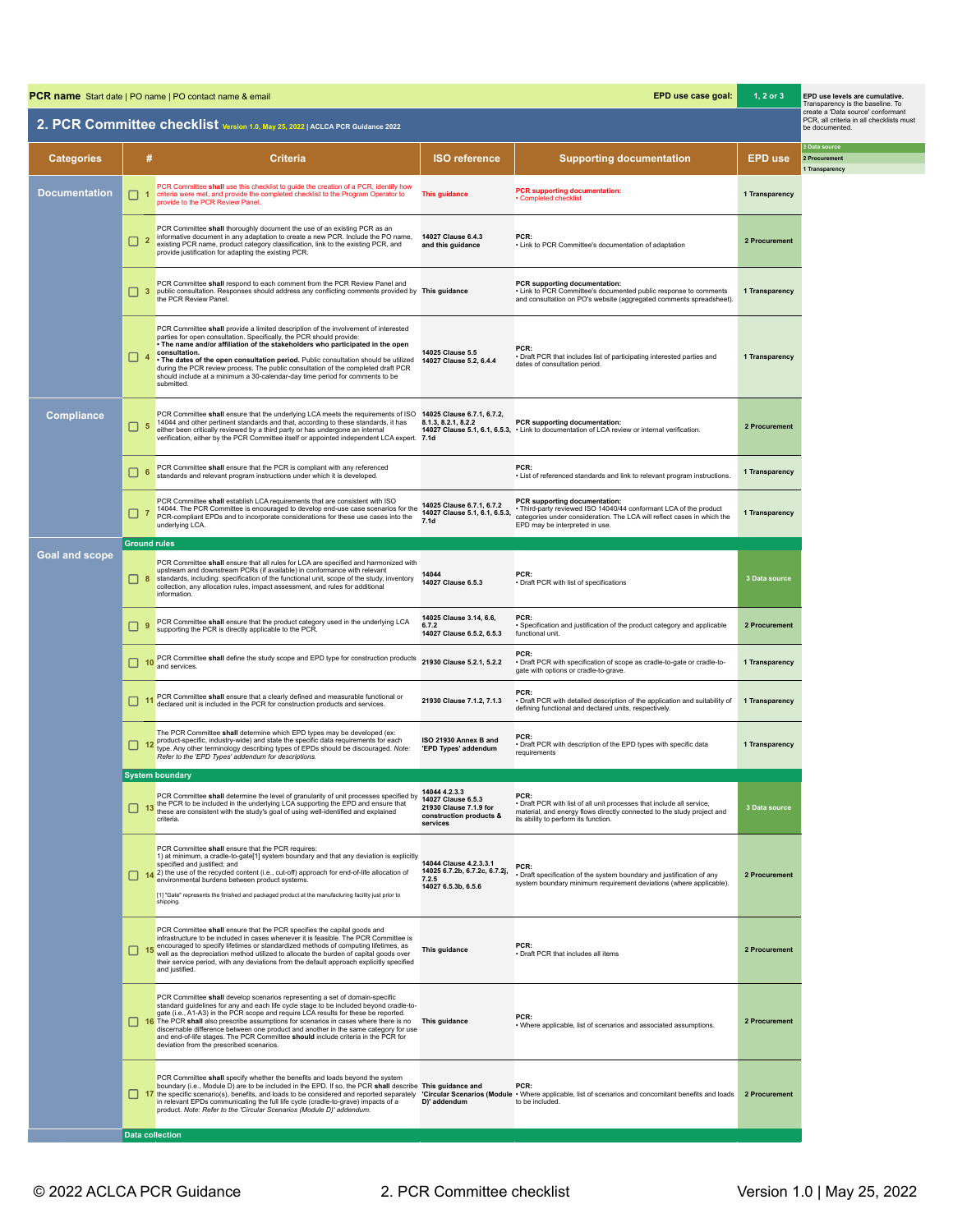| Life cycle<br>inventory | $\Box$ 18                 | PCR Committee shall prescribe acceptable primary data collection practices and<br>clearly specify the scope and data quality for secondary data with recommendations<br>for use of specific datasets or databases facilitating this process. Datasets used for<br>calculations shall have been updated within the last 10 years for background data<br>and within the last 5 years for producer-specific (foreground) data; deviations shall be<br>justified.<br>Where databases are required, alternatives or modifications shall be proposed for<br>geographic areas or technologies beyond the scope of the specified dataset(s). Any<br>deviation from the recommended background (secondary) datasets in the PCR shall<br>be clearly specified and justified. In addition, the PCR shall require EPDs to disclose<br>the reporting period for primary and secondary data. Note: Refer to the 'Assessing<br>Data Quality of Background Life Cycle Inventory Datasets' addendum.                                                                                                                                                                                                                                                                                                                                                                                                                                                                                                                                                                                                                                                                                                                                    | ISO 21930 Clause 7.1.9 and<br>'Data Quality and<br><b>Secondary Background</b><br>Datasets' addendum                                               | PCR:<br>· Draft PCR that includes all items                                                                                                                                                                                                                     | 2 Procurement  |
|-------------------------|---------------------------|------------------------------------------------------------------------------------------------------------------------------------------------------------------------------------------------------------------------------------------------------------------------------------------------------------------------------------------------------------------------------------------------------------------------------------------------------------------------------------------------------------------------------------------------------------------------------------------------------------------------------------------------------------------------------------------------------------------------------------------------------------------------------------------------------------------------------------------------------------------------------------------------------------------------------------------------------------------------------------------------------------------------------------------------------------------------------------------------------------------------------------------------------------------------------------------------------------------------------------------------------------------------------------------------------------------------------------------------------------------------------------------------------------------------------------------------------------------------------------------------------------------------------------------------------------------------------------------------------------------------------------------------------------------------------------------------------------------------|----------------------------------------------------------------------------------------------------------------------------------------------------|-----------------------------------------------------------------------------------------------------------------------------------------------------------------------------------------------------------------------------------------------------------------|----------------|
|                         | ப                         | PCR Committee shall identify and ensure that the PCR specifies the selected LCIA<br>19 indicators or additional information requirements for which relevant inventory<br>information shall be collected.                                                                                                                                                                                                                                                                                                                                                                                                                                                                                                                                                                                                                                                                                                                                                                                                                                                                                                                                                                                                                                                                                                                                                                                                                                                                                                                                                                                                                                                                                                               | 14025 Clause 7.2.2, 7.2.3<br>14027 Clause 6.5.4, 6.5.5,<br>6.6                                                                                     | PCR:<br>· Draft PCR that includes all items                                                                                                                                                                                                                     | 1 Transparency |
|                         |                           | PCR Committee shall specify, based on the underlying LCA and/or additional studies<br>20 informing the PCR, all the data that are to be collected (rather than specifying cut-off<br>criteria for the inventory).                                                                                                                                                                                                                                                                                                                                                                                                                                                                                                                                                                                                                                                                                                                                                                                                                                                                                                                                                                                                                                                                                                                                                                                                                                                                                                                                                                                                                                                                                                      | 14025 Clause 7.2.3, 7.2.4<br>14027 Clause 6.6                                                                                                      | PCR:<br>• Draft PCR that includes all items                                                                                                                                                                                                                     | 2 Procurement  |
|                         | ப<br>21                   | PCR Committee shall specify the type of data to be collected. The committee is<br>encouraged to follow standard data collection examples for foreground (primary) data<br>collection.                                                                                                                                                                                                                                                                                                                                                                                                                                                                                                                                                                                                                                                                                                                                                                                                                                                                                                                                                                                                                                                                                                                                                                                                                                                                                                                                                                                                                                                                                                                                  | 21930 Clause 7.1.9<br>14044 Annex A                                                                                                                | PCR:<br>• Draft PCR with data collection sheet example specific to PCR                                                                                                                                                                                          | 2 Procurement  |
|                         | Data quality              |                                                                                                                                                                                                                                                                                                                                                                                                                                                                                                                                                                                                                                                                                                                                                                                                                                                                                                                                                                                                                                                                                                                                                                                                                                                                                                                                                                                                                                                                                                                                                                                                                                                                                                                        |                                                                                                                                                    |                                                                                                                                                                                                                                                                 |                |
|                         | $\begin{array}{ c c }$ 22 | PCR Committee shall refer to relevant guidance to consider parameters for assessing 21930 Clause 7.1.9<br>data quality of both foreground (primary) and background (secondary) data. Note:<br>Refer to the 'Assessing Data Quality of Background Life Cycle Inventory Datasets'<br>addendum which provides a data quality assessment method.                                                                                                                                                                                                                                                                                                                                                                                                                                                                                                                                                                                                                                                                                                                                                                                                                                                                                                                                                                                                                                                                                                                                                                                                                                                                                                                                                                           | 14044 Clause 4.2.3.6<br>14025 Clause 6.7.2<br>14027 Clause 6.2                                                                                     | PCR supporting documentation:<br>· Complete data quality assessment for both foreground (primary) and<br>background (secondary) data. This information shall also be included in<br>the underlying LCA, and reviewed.                                           | 1 Transparency |
|                         |                           | <b>Background/secondary data</b>                                                                                                                                                                                                                                                                                                                                                                                                                                                                                                                                                                                                                                                                                                                                                                                                                                                                                                                                                                                                                                                                                                                                                                                                                                                                                                                                                                                                                                                                                                                                                                                                                                                                                       |                                                                                                                                                    |                                                                                                                                                                                                                                                                 |                |
|                         |                           | PCR Committee shall ensure that the PCR specifies background (secondary) data<br>quality requirements such that differences between claim results are rooted in actual<br>technical differences, rather than artifacts of background data or the platform. If a<br>secondary data source does not meet the required quality specified by the PCR, it<br>shall be verified by the program operator that better data is not available. Note: Refer<br>to the 'Assessing Data Quality of Background Life Cycle Inventory Datasets'<br>23 addendum which provides a data quality assessment method.<br>For example, as detailed in this addendum, the most recent version of background<br>data for baseline electricity from Federal LCA Commons met the data quality<br>requirements and is recommended to be specified across PCRs (with the LCI and<br>method compatible with the Federal Elementary Flow List (FEDEFL) from https:<br>//www.lcacommons.gov/.                                                                                                                                                                                                                                                                                                                                                                                                                                                                                                                                                                                                                                                                                                                                                          | <b>Assessing Data Quality of</b><br><b>Background Life Cycle</b><br><b>Inventory Datasets'</b><br>addendum                                         | PCR:<br>· Draft PCR with list of background (secondary) data sources and<br>default LCIA method(s)                                                                                                                                                              | 2 Procurement  |
|                         |                           | Foreground/primary data                                                                                                                                                                                                                                                                                                                                                                                                                                                                                                                                                                                                                                                                                                                                                                                                                                                                                                                                                                                                                                                                                                                                                                                                                                                                                                                                                                                                                                                                                                                                                                                                                                                                                                |                                                                                                                                                    |                                                                                                                                                                                                                                                                 |                |
|                         |                           | PCR Committee shall ensure that the PCR specifies primary data be collected for<br>every process in the product system under the control of the organization making the<br>product claim.<br>The PCR Committee is encouraged to specify that data specific to the investigated<br>product scope and supply chain are preferable to generic data, particularly in unit<br>24 processes considered to have a significant contribution to the product life cycle.<br>For EPDs seeking transparency-level conformance with this guidance, the PCR shall<br>require the following: EPDs that use secondary data for any unit process that<br>contributes 30% or more to any disclosed environmental impact category shall<br>disclose the data source (database name and version, dataset name, dataset<br>geography, and dataset allocation method).                                                                                                                                                                                                                                                                                                                                                                                                                                                                                                                                                                                                                                                                                                                                                                                                                                                                       | This guidance                                                                                                                                      | PCR supporting documentation:<br>· Foreground (primary) data collected in conducting the underlying LCA,<br>and the sensitivity of LCIA outcomes to variability in the foreground<br>data. A facility-specific data collection protocol shall also be included. | 1 Transparency |
|                         |                           | For EPDs seeking procurement-level conformance with this guidance, the PCR shall<br>require that EPDs use facility-specific data for upstream unit processes that<br>cumulatively contribute 50% or more to the disclosed total global warming potential.<br>In situations where facility-specific data is not available for the upstream unit<br>processes, and such a facility is required to report to the EPA Greenhouse Gas<br>Reporting Program (GHGRP), the PCR shall require the EPD to disclose in the<br>Additional Environmental Information section: the carbon intensity of the<br>manufacturing plant (carbon emitted per metric ton of product manufactured) from<br>which these products, and/or the quartile in which in which the manufacturing plant<br>resides where benchmarks have been published [https://www.epa.<br>25 gov/ghgreporting/ghgrp-minerals]. Carbon intensity shall be calculated by dividing the This guidance<br>emissions reported to the EPA GHGRP by plant production. Emission and production<br>data must be from the same reporting period using the most recent year of data.<br>When a published ENERGY STAR Energy Performance Indicator is available for a<br>product or constituent upstream product, the PCR shall require the EPD to disclose in<br>the Additional Environmental Information section: the ENERGY STAR Energy<br>Performance Score for the manufacturing plant in which the product or constituent<br>upstream product was manufactured, and the reporting period of the underlying data.<br>See https://www.energystar.<br>gov/industrial_plants/energy_star_plant_certification/buy_clean_procurement_and_en<br>ergy_star_0 for more information. |                                                                                                                                                    | PCR:<br>· Draft PCR that includes all items                                                                                                                                                                                                                     | 2 Procurement  |
|                         |                           |                                                                                                                                                                                                                                                                                                                                                                                                                                                                                                                                                                                                                                                                                                                                                                                                                                                                                                                                                                                                                                                                                                                                                                                                                                                                                                                                                                                                                                                                                                                                                                                                                                                                                                                        |                                                                                                                                                    |                                                                                                                                                                                                                                                                 |                |
|                         |                           | PCR Committee shall ensure that the PCR specifies the means by which primary<br>data should be collected and may provide templates to facilitate harmonized data<br>26 collection, metadata recording, and results reporting. If the specified data collection<br>means are unachievable for a specific EPD developer, the PCR shall designate that<br>the developer records the data collection method(s) utilized in the data description.                                                                                                                                                                                                                                                                                                                                                                                                                                                                                                                                                                                                                                                                                                                                                                                                                                                                                                                                                                                                                                                                                                                                                                                                                                                                           | 14025 Clause 6.7.2                                                                                                                                 | PCR:<br>· Specification of data collection methods (e.g., measured, calculated,<br>estimated)                                                                                                                                                                   | 1 Transparency |
|                         |                           | <b>Data assumptions</b>                                                                                                                                                                                                                                                                                                                                                                                                                                                                                                                                                                                                                                                                                                                                                                                                                                                                                                                                                                                                                                                                                                                                                                                                                                                                                                                                                                                                                                                                                                                                                                                                                                                                                                |                                                                                                                                                    |                                                                                                                                                                                                                                                                 |                |
|                         | 27                        | PCR Committee shall specify all parameters of assumed scenarios for use and end-<br>of-life stages so as to ensure comparability and consistency of results. If a<br>manufacturer wishes to define their own scenario(s), they shall be based on primary<br>data                                                                                                                                                                                                                                                                                                                                                                                                                                                                                                                                                                                                                                                                                                                                                                                                                                                                                                                                                                                                                                                                                                                                                                                                                                                                                                                                                                                                                                                       | This guidance and the<br>'Circular Scenarios (Module PCR:<br>D)' and the 'Allocating<br><b>Materials Shared Across</b><br>Product Systems' addendu | List of parameters for use and end-of-life stage scenarios                                                                                                                                                                                                      | 2 Procurement  |
|                         |                           | PCR Committee shall ensure that the PCR provides worst-case (i.e., 'conservative')<br>28 default values for scenario data of the specified processes where no data are<br>available for the EPD developer.                                                                                                                                                                                                                                                                                                                                                                                                                                                                                                                                                                                                                                                                                                                                                                                                                                                                                                                                                                                                                                                                                                                                                                                                                                                                                                                                                                                                                                                                                                             | This guidance                                                                                                                                      | PCR:<br>· List of worst-case (i.e., 'conservative') default scenario values                                                                                                                                                                                     | 2 Procurement  |
|                         |                           | Data compliance                                                                                                                                                                                                                                                                                                                                                                                                                                                                                                                                                                                                                                                                                                                                                                                                                                                                                                                                                                                                                                                                                                                                                                                                                                                                                                                                                                                                                                                                                                                                                                                                                                                                                                        |                                                                                                                                                    |                                                                                                                                                                                                                                                                 |                |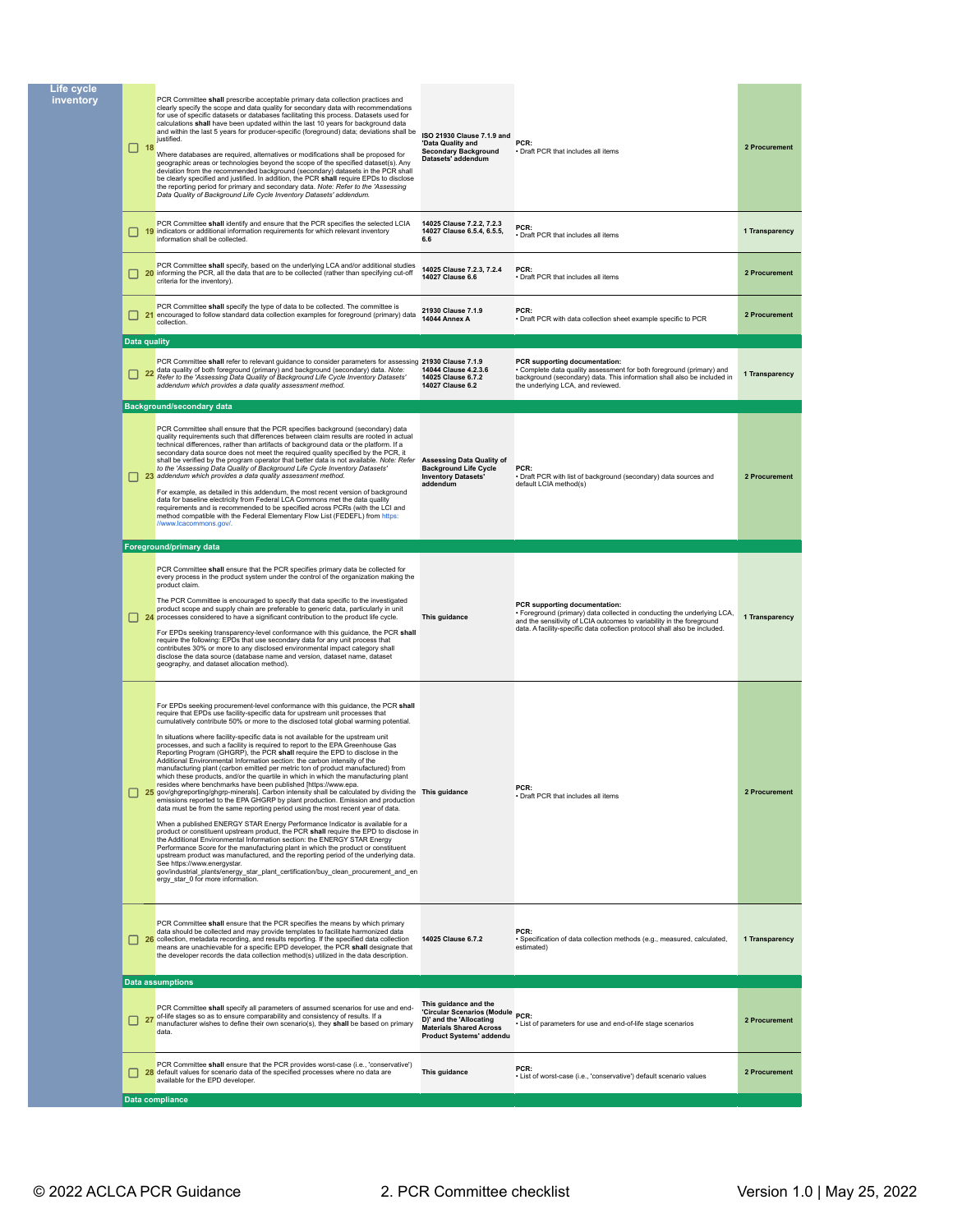|                                 |                   | PCR Committee shall ensure that claims made in the PCR are based on the results<br>29 of an LCIA, LCI, and/or substantiated and verifiable additional information modules<br>relevant to the product category.                                                                                                                                                                                                                                                                                                                                                                                                                                                                                                                                                                                                                 | 14027 Clause 6.6                                                                                                             | PCR:<br>. An underlying LCA with supporting LCIA and LCI for all PCR<br>guidelines                                                                   | 1 Transparency |
|---------------------------------|-------------------|--------------------------------------------------------------------------------------------------------------------------------------------------------------------------------------------------------------------------------------------------------------------------------------------------------------------------------------------------------------------------------------------------------------------------------------------------------------------------------------------------------------------------------------------------------------------------------------------------------------------------------------------------------------------------------------------------------------------------------------------------------------------------------------------------------------------------------|------------------------------------------------------------------------------------------------------------------------------|------------------------------------------------------------------------------------------------------------------------------------------------------|----------------|
|                                 |                   | PCR Committee shall ensure that the PCR states data quality requirements for all<br>data applicable for use in claims. These data shall be verified to be compliant with the<br>established PCR data quality requirements and those for foreground (primary) and<br>30 background (secondary) data. The PCR shall specify that a data quality assessment<br>30 be performed on all collected foreground (primary) data and may provide templates to<br>facilitate harmonized primary data collection, assessment, reporting, and verification.<br>Note: Refer to the 'Assessing Data Quality of Background Life Cycle Inventory<br>Datasets' addendum.                                                                                                                                                                         | This quidance                                                                                                                | PCR:<br>· Data quality assessment criteria and/or template                                                                                           | 3 Data source  |
|                                 |                   | PCR Committee shall ensure that PCR-designated background (secondary) data<br>sources be specified and verified such that:<br>· Data for electricity, transportation, basic fuels, and heavy equipment operation are<br>the most current versions from common public background data (e.g., for North<br>America, LCI and method compatible with the Federal Elementary Flow List<br>31 FEDEFL) from https://www.lcacommons.gov/).<br>Temporal, geographical, and technological coverage of the secondary data is<br>compatible with the scope of the PCR.<br>· System boundaries are equivalent, and reference flows are adaptable to the<br>product system specified in the PCR.<br>· Sources of secondary data are cited.<br>• Allocation procedures used for secondary data are appropriate for the system<br>under study. | This guidance and<br>'Assessing Data Quality of<br>'Allocating Materials<br><b>Shared Across Product</b><br>Systems' addenda | Background Life Cycle PCR:<br>Inventory Datasets' and the . Draft PCR with list of background (secondary) data sources and<br>default LCIA method(s) | 2 Procurement  |
|                                 | <b>Allocation</b> |                                                                                                                                                                                                                                                                                                                                                                                                                                                                                                                                                                                                                                                                                                                                                                                                                                |                                                                                                                              |                                                                                                                                                      |                |
|                                 | П                 | PCR Committee shall ensure that the PCR specifies which processes are to be<br>32 subdivided if allocation can be avoided in this manner wherever feasible. The PCR<br>shall also provide guidelines on how the subdivision should be performed.                                                                                                                                                                                                                                                                                                                                                                                                                                                                                                                                                                               | 14025 Clause 6.7.1c, 6.7.2c PCR<br>14027 Clause 6.5.3                                                                        | · Draft PCR that lists processes and subdivision method                                                                                              | 2 Procurement  |
|                                 | П                 | PCR Committee shall ensure the PCR specifies that where allocation by physical<br>33 relationship is applied, the PCR shall specify the relevant underlying physical<br>relationships to be considered and establish or refer to the relevant allocation rules.                                                                                                                                                                                                                                                                                                                                                                                                                                                                                                                                                                | 14025 Clause 6.7.1c, 6.7.2c PCR<br>14027 Clause 6.5.3                                                                        | · Draft PCR that includes specification                                                                                                              | 1 Transparency |
|                                 |                   | PCR Committee should refer to relevant standards for defining allocation procedures<br>34 for reuse and recycling, as well as waste handling, and for scenarios for treating<br>waste generation during the product life cycle.                                                                                                                                                                                                                                                                                                                                                                                                                                                                                                                                                                                                | 14044 Clause 4.3.4<br>21930 Clause 7.1.7.2.7                                                                                 | <b>PCR</b><br>· Draft PCR that includes specification                                                                                                | 1 Transparency |
|                                 | $\Box$ 35         | PCR Committee shall refer to rules for and prioritize stepwise allocation for industrial processes that produce more than one product or deliver more than one service. For<br>example, the refining of crude oil produces more than one different product, such as<br>liquefied petroleum gas, gasoline, naphtha, diesel, asphalt, and others.<br>PCR Committee shall refer to rules prohibiting system expansion as a method for<br>avoiding allocation for construction products that may involve the production of co-<br>products; rather, the PCR shall prescribe an ISO-compliant method of allocation, or<br>an allocation procedure if multiple methods are allowed.                                                                                                                                                  | 14044 Clause 4.3.4.2<br>21930 Clause 7.2.5                                                                                   | PCR<br>· Draft PCR including allocation method and procedure (where<br>applicable)                                                                   | 2 Procurement  |
|                                 |                   | <b>End of life scenario</b>                                                                                                                                                                                                                                                                                                                                                                                                                                                                                                                                                                                                                                                                                                                                                                                                    |                                                                                                                              |                                                                                                                                                      |                |
|                                 |                   | PCR Committee shall prescribe ISO-compliant rules for allocation between product<br>systems (across the system boundary) and designate whether Module D may be<br><b>1998</b> Splinnally reported in the EPD for construction products and services. If so, the PCR<br><b>1999</b> Shall prescribe detailed entertainments for construction products and services. If so, the PCR<br>shall prescribe detailed calculation rules for any quantitative metrics reported therein.<br>Note: Refer to the 'Allocating Burdens and Benefits of Materials Shared Across<br>Product Systems' addendum.                                                                                                                                                                                                                                 | 21930 Clause 7.2.6                                                                                                           | PCR:<br>· Draft PCR with allocation rules and calculation rules                                                                                      | 2 Procurement  |
| Life cycle impact<br>assessment |                   | PCR Committee shall include all minimally required, core indicators for ISO-compliant<br>EPDs; specifically bulleting the indicator with: 1) the LCA characterization<br>methodology, and 2) reference in parenthesis. Additionally, the PCR is encouraged to<br>specify at least one LCIA method that includes characterization factors for calculating<br>category indicator results for each impact category and each geographical region<br>covered by the PCR.                                                                                                                                                                                                                                                                                                                                                            | 21930 Clause 9.5                                                                                                             | PCR:<br>· Draft PCR including all items                                                                                                              | 1 Transparency |
| Interpretation                  |                   | PCR Committee shall identify the steps for interpreting the results of the underlying<br>38 LCA study.                                                                                                                                                                                                                                                                                                                                                                                                                                                                                                                                                                                                                                                                                                                         | 14044 Clause 4.5<br>21930 Clause 9                                                                                           | PCR:<br>• Draft PCR including all items                                                                                                              | 1 Transparency |
|                                 | □                 | PCR Committee shall ensure that the PCR communicates requirements (either<br>39 qualitative or quantitative) and reference the methods and format used to report<br>additional environmental information.                                                                                                                                                                                                                                                                                                                                                                                                                                                                                                                                                                                                                      | 21930 Clause 8.4<br>14025 Clause 7.2.3. 7.2.4                                                                                | PCR:<br>· Detailed specification on requirements and reference methods and<br>format used to report additional environmental information.            | 1 Transparency |
|                                 |                   | PCR Committee shall ensure that the PCR lists assumptions and limitations<br>40 associated with the underlying LCA results.                                                                                                                                                                                                                                                                                                                                                                                                                                                                                                                                                                                                                                                                                                    | 14044 Clause 4.5.2.1                                                                                                         | PCR:<br>· Draft PCR including all items                                                                                                              | 1 Transparency |
|                                 | □                 | PCR Committee shall specify different types of uncertainties to be propagated in the<br>41 underlying LCA study and is encouraged to ensure that the PCR describes<br>procedures for reporting uncertainty of results.                                                                                                                                                                                                                                                                                                                                                                                                                                                                                                                                                                                                         | 14044 Clause 4.4.4.2<br>14025 6.7.1b                                                                                         | PCR:<br>· Draft PCR including all items                                                                                                              | 1 Transparency |